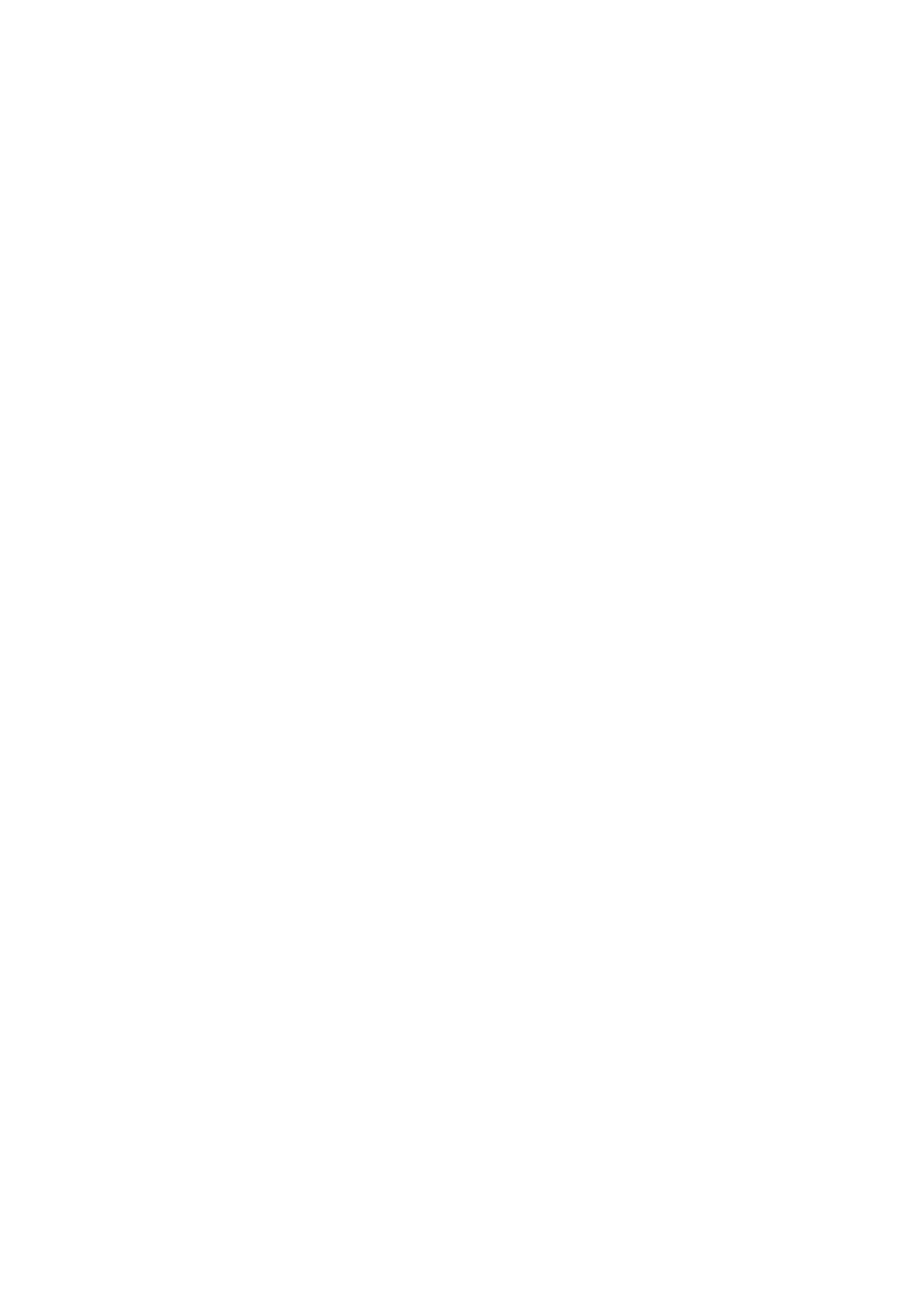INVESTMENT MODELS

**IAS ACADEMY** A CIVIL SERVICES CHRONICLE INITIATIVE

**CHRONICL** 

An investment model is constructed with  $\begin{array}{c|c|c|c} \text{An }i\text{th} \text{an }i\text{th} \text{an }i\text{an }i\text{an }i\text{an }i\text{an }i\text{an }i\text{an }i\text{an }i\text{an }i\text{an }i\text{an }i\text{an }i\text{an }i\text{an }i\text{an }i\text{an }i\text{an }i\text{an }i\text{an }i\text{an }i\text{an }i\text{an }i\text{an }i\text{an }i\$ An investment model is constructed with certain objectives in mind. Investment is carried out in an economy for creation of infrastructure, industrialization and welfare. Some forms of investment are only financial in nature in so far as they are meant for maximizing returns in terms of capital gains, dividends, interest, etc. Therefore, we can say that investment is also done for speculative gains. In finance, investment is putting money into an asset with the expectation of capital appreciation, usually over the long-term future. This may or may not be backed by research and analysis. Most or all forms of investment involve some form of risk, such as investment in equities, property, and even fixed interest securities which are subject, inter– alia, to inflation risk. Thus, every model of investment is conceived according to the objectives it has to fulfil.

## **What is Investment?**

In economic theory and macroeconomics investment refers to expenditure over goods, which are used for future production rather than present consumption. Examples of investment include expenditure on plant, machinery, equipments, expenditure on infrastructure such as power plants, irrigation dams, railroad or factory construction. Besides this, investment may be done in human capital in order to improve the capacity of labour force through better education, training, health and nutrition. Investment in human capital includes costs of additional schooling or on-the-job training. Inventory investment is the accumulation of goods inventories, which may be positive or negative, and it can be intended or unintended.

Investment is related to saving and deferring consumption. Investment is the amount purchased per unit time of goods which are not consumed but are to be used for future production (i.e. capital). In measures of national income and output, "gross investment"

(represented by the variable I) is also a component of gross domestic product (GDP), given in the formula  $GDP = C + I + G + Nx$ , where C is consumption, G is government spending, and NX is net exports, given by the difference between the exports and imports, X - M. Thus investment is everything that remains of total expenditure after consumption, government spending, and net exports are subtracted (i.e.  $I = GDP - C - G - Nx$ ).

## **Different types of Investment**

#### *Gross and net Investment*

Is<br>threat model is constructed with (represented by the variable I) is also a<br>three, in mind, Investment is carried component of gross domestic product GDP),<br>comony for resultion and welfare. Some forms of where C is cons Investment can be split up into gross and net investment. Gross investment is the total amount of investment that is undertaken in an economy over a specified time period (usually one year). Net investment is gross investment minus replacement investment or capital consumption (depreciation) i.e., investment which is necessary to replace part of the economy's existing capital stock, which is used up in producing this year's output. Sum total of non-residential fixed investment (such as new factories) and residential investment (new houses) combine with inventory investment to make up gross investment I. "Net investment" deducts depreciation from gross investment. Net fixed investment is the value of the net increase in the capital stock per year.

#### *Real, financial and inventory Investment*

In economics real investment means investment in plants, machinery, projects, industries or land development. It is different from ordinary parlance of real Investment used for investments made in real estate, properties, plots, apartments, land, etc. Real investment in economics means investment in economic activities that enhance GDP (creation of new goods and services) and create employment. Investment in real estate means investment in land and building which does both—both creations of assets as well as speculative transactions (subsequent sale and purchases),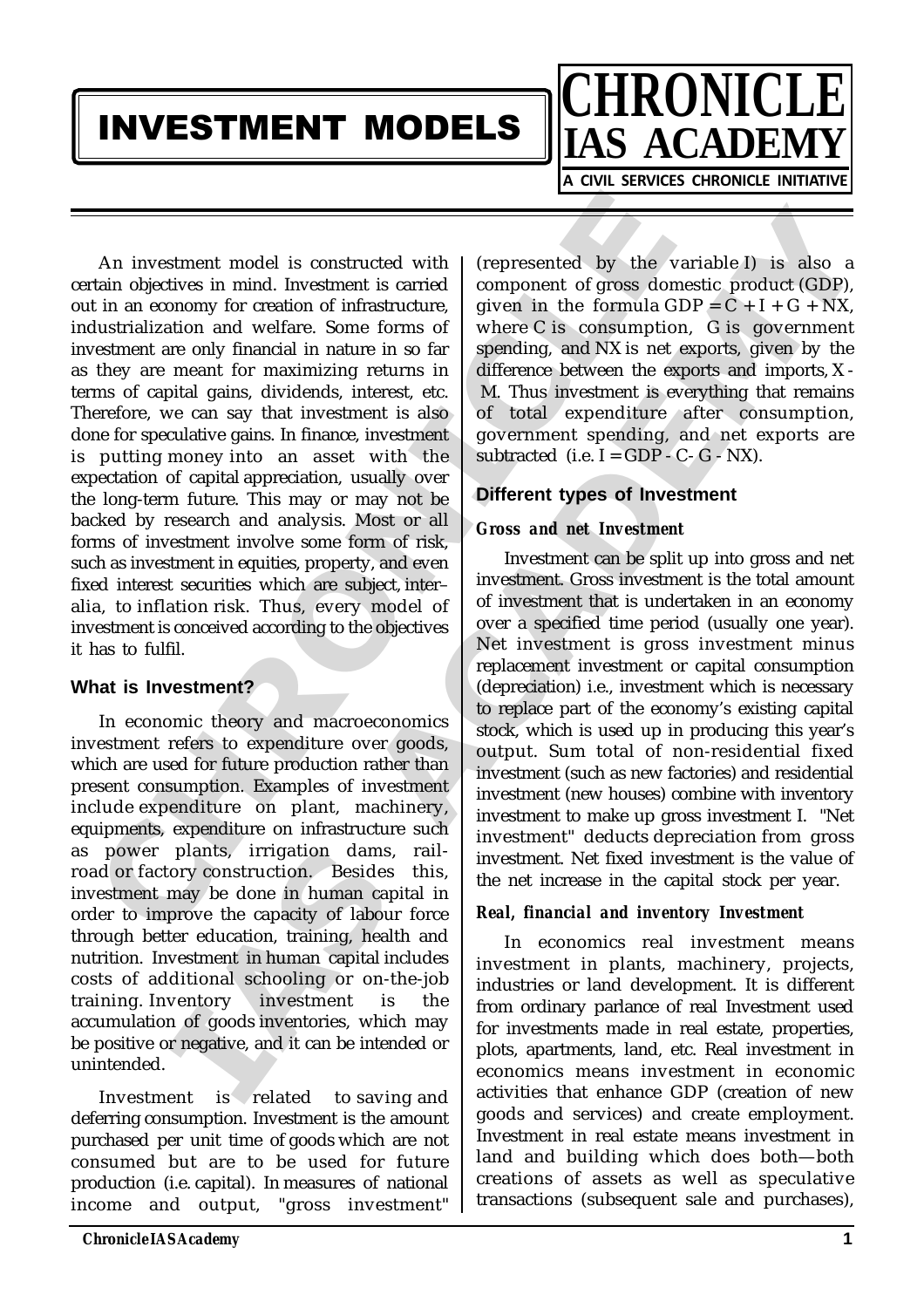which means transfer of already existing wealth for speculative reasons. Financial investment is the investment made in Mutual Funds, Insurance, Shares and many other where the money grows.

## *Inventory Investment*

The stocks of finished goods, work-in progress<br>
and raw materials held by business consiliute entrepreneutrship, k<br>
inversions, and finished stock is called inventory. The investment in raw materials, work-<br>
investment. I The stocks of finished goods, work-in progress and raw materials held by business constitute inventory. The investment in raw materials, workin-progress, and finished stock is called inventory investment. Inventories, in contrast to fixed investment are constantly being 'turned over' as the production cycle repeats itself, with raw materials being purchased, converted first into work-in-progress, then finished goods, then finally being sold.

The level of inventory investment made by firm will depend upon:

- $\bullet$  its forecasts about future demand and its resulting output plans, and the amount of stock it needs to allow for delivery delays on raw materials and production delays in serving customers, with appropriate buffer stocks to cover unforeseen contingencies.
- frequently firms find that actual levels of demand differ from their forecasts, so that demand is less than expected and firms find that stocks of unsold build up (unintentended inventory investment); or demand exceeds expectations so that stocks run down (unintended inventory disinvestment).
- $\bullet$  the cost of inventory investment includes order and delivery costs, deterioration and obsolescence of stock and interest charges on funds invested in stock.
- firms seek to minimize these costs by establishing economic order quantities and optimum stock holding.

# **What is Capital?**

Goods meant for future production are called capital goods in contrast to the goods which are used to satisfy our current needs (consumption goods). There are broadly two types of capital- (1) tangible (material) capital and (2) intangible capital. Tangible capital refers to manufactured products or finance capital, which are meant for future production. Thus, capital goods, real capital, or capital assets are already-produced durable goods or any non-financial asset that is used in production of goods or services. Manufactured or physical capital is distinct

from land (or natural capital) in that capital must itself be produced by human labour before it can be a factor of production. At any given moment in time, total physical capital may be referred to as the capital stock. All other inputs than material capital to production are called intangibles in classical economics. This includes organization, entrepreneurship, knowledge, goodwill, or management (which some characterize as talent, social capital or instructional capital).

# **Difference between Capital and Investment**

Association and growthe-matrical shows one and equation in the measurement in two measurement in the measurement of twitch sometimes. The investment is a measurement of which sometimes the measurement of twitch sometimes While capital is a stock concept, investment is a flow concept. There is a difference between capital and investment. Fixed investment, as expenditure over a period of time ("per year"), is not capital. As such, the value of capital can be estimated at a point in time. By contrast, investment, as production to be added to the capital stock, is described as taking place over time ("per year"), thus a flow. Although the two concepts depend on each other they are treated as different concepts in economics. However, the rate of capital formation is taken as a proxy measure of investment.

## **Importance of investment**

- Investment is an important pre-requisite of economic growth and development. Economic growth crucially depends on capital formation whereas economic development requires investment on economic and social overheads. Some views of classical and neo-classical school are listed below, which emphasize the role of investment for economic growth and development.
- Adam Smith emphasized the role of thrift (read savings) to enhance capital formation and investment so that the cycle of economic growth continues in a sustainable way.
- Ragnar Nurkse is one of the founding fathers of Classical Development Economics. Together with Rosenstein-Rodan and Mandelbaum, he promoted a 'theory of the big push', emphasized the role of savings and capital formation in economic development, and argued that poor nations remained poor because of a vicious circle of poverty. Nurkse was of the view that it is important to raise productivity to break the vicious circle of poverty, which in turn was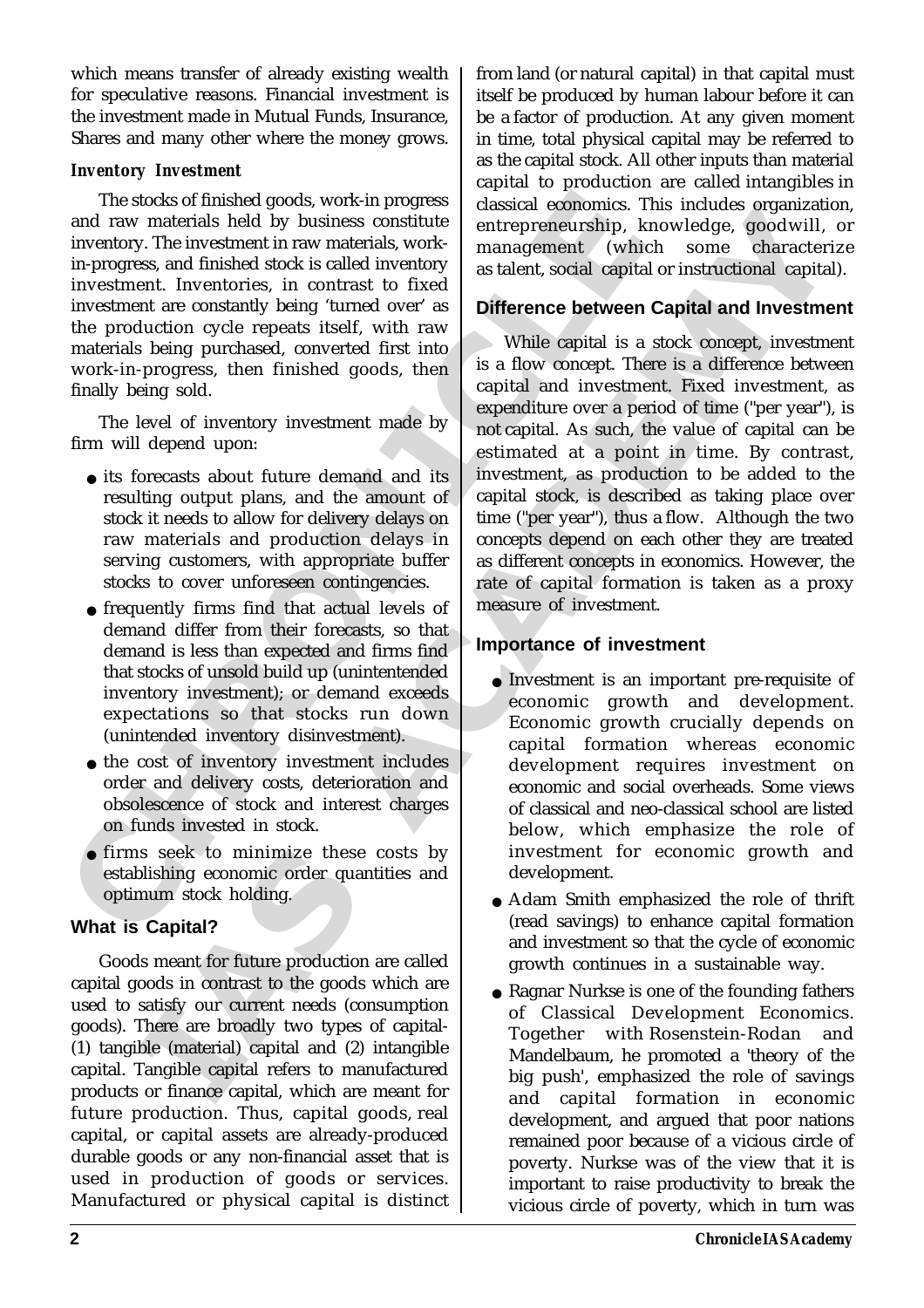only possible by raising the rate of capital formation.

- Investment is also important for pulling up a recession-hit economy. It was John Maynard Keynes who pointed out that the key to coming out of the great depression (a deep and prolonged recession) of 1930s lay in "autonomous investment" (investment by state) as the "induced investment" (investment by private sector) would not be coming at such time when the level of "expectations" is low.
- In normal conditions also investment helps the countries to industrialize and diversify their export baskets.
- Agricultural productivity could be raised only through investment in technology, inputs and land development because land being fixed in supply, diseconomies of scale sets in a little earlier in the production cycle of agriculture sector.
- Asy counting the other line three states and the particular in anononic investment in the mean of the state) as the "induced investment" (investment by private sector) would not be coming at such the when the level of the d prolonged recession) of 1936s lay a linear-ans in income crocurage higher<br>momous investment" (investment by investment whereas a higher interest rate<br>entry private set of "induced investment (investment in the comes for Investment in social sector converts population into human resources. A. W. Lewis began the idea of human capital when he wrote in 1954 the "Economic Development with Unlimited Supplies of Labour." Theodore William Schultz, who was awarded the Nobel Prize in 1979 with Lewis for his work in development economics, promulgated the idea of educational capital, an offshoot of the concept of human capital, relating specifically to the investments made in education. According to Schultz post-World War II the miraculous recovery of Germany and Japan after the widespread devastation, in contrast to the United Kingdom (which was still rationing food long after the war) was due to a healthy and highly educated population; education makes people productive and good healthcare keeps the education investment around and able to produce. One of his main contributions was later called Human Capital Theory, and inspired a lot of work in international development in the 1980s. Schulz's prescriptions were later embraced by multilateral funding agencies and national governments for investments in vocational and technical education.

## **Determinants of Investment**

1. Investment is a positive function of income and inverse function of interest. Thus investment rises with rising income but falls with rising interest rate. Investment is often modeled as a function of Income and Interest rates, given by the relation  $I = f(Y, r)$ , where I is investment, Y is income and r is the rate of interest.

- 2. An increase in income encourages higher investment, whereas a higher interest rate may discourage investment as it becomes more costly to borrow money. Even if a firm chooses to use its own funds in an investment, the interest rate represents an opportunity cost of investing those funds rather than lending out that amount of money for interest.
- 3. Apart from the above factors, investment also increase or decreases due to institutional and structural problems.
- 4. A country or state, which has abundant minerals and other resources, cheap labour, skilled labour, robust infrastructure, including power, transport and telecommunication attracts more investment.
- 5. The size of the market and the purchasing capacity of the population are major determinants of investment.
- 6. Efficient institutions, good governance, quick decision, transparency and accountability, facilitation, etc. lead to an increase in investment.
- 7. Government's policies, controls and regulatory mechanisms, national treatment, good fiscal and monetary policies, especially modest taxes and strong financial sector attract more investment. It is also an established fact that foreign investment increases if a level playing field is available to investors.

# **Sources of Investment**

The investment models could be considered from several points of view. Firstly, it depends who is the investor or what is the source of investment. Secondly it depends on the objective of investment. An economy can receive investment from domestic sources and/or from foreign sources, which have different objectives.

## *Domestic sources*

1. **Government-** Government invests for creation of infrastructure, industrialization, human capital formation and welfare.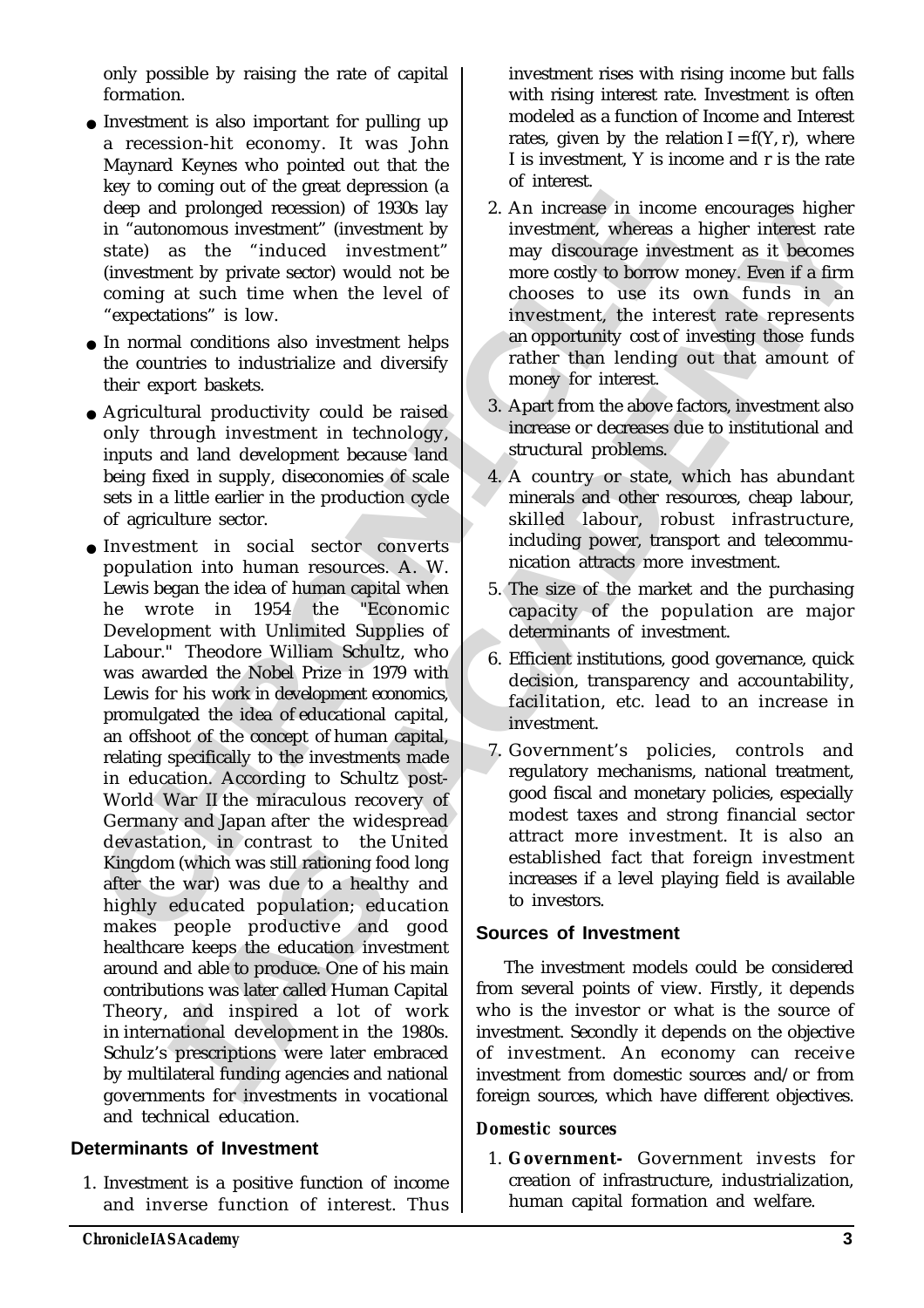- 2. **Corporate sector-** Business or the corporate sector invests for maximizing profits and rates of return over investment through modernization and expansion of their firms and industries, technological innovations and Research and Development. Corporate sector invests in land, building, plant, machinery, equipments, inventories etc. Corporate sector may invest in financial instruments as well.
- 3. **Household sector-** Household sector invests for maximization of returns either by earning profits, dividends, and higher rates of return in the form of dividends, interest or capital gains. Households invest in land and building, in bank deposits, insurance schemes and other financial instruments such as bonds, debentures, equities etc.

#### *Foreign sources*

The other source of investment is foreign investment, which is of two types.

- 1. **Foreign Direct Investment–** includes investment in directly productive activities by setting up subsidiaries, joint ventures or any other arrangement and
- 2. **Portfolio investment-** includes investment in the capital market, i.e., shares, bonds, debentures, saving instruments, mutual funds etc. are other sources of foreign investment.

These two kinds of investment are motivated by profit motive, yet lead to increase in income output and employment.

Multilateral Agencies such as the World Bank and the ADB are the other sources of foreign investment. They usually provide finance for infrastructure and social overheads like schools and hospitals.

## **Models and Theories of Investment**

There is no disagreement among the economist regarding the important role investment plays in economic development. However, the economists widely differ on models of investment. The investment models could be studied by categorizing them on the basis of who the investor is and what is the purpose of investment. The investment models of states are different from investment models for household and corporate sector. The investment models for states are meant for maximizing social advantage

or maximizing benefits over the costs of investment. The main difference among the economists regarding state level models of investment is whether they prefer balanced growth models or unbalanced growth models. Both of these models have their advantages and disadvantages.

invests in land, building, plant, machiney, disadvantages.<br>
equiponels, inventories etc. Corporate sector in investment fifternece may invest in financial instruments as well.<br>
3. Household sector Household sector invests IS an land bundling plant material constrained<br>the constrained in the find of the model internal constrained in the finding plant material in the model state in the finding of the sector and prior internal prior internal c Another difference of view arises because of difference on the role of state sector and private sector in investment. While state aims at maximum social advantage, the private sector wants to maximize profit. Both the models aim at increasing output, employment and income. However, the state investment policy focuses on growth and development of the economy, the private sector aims at maximizing its own profit. Both these processes are not mutually exclusive and these affect each other. For example, if state sector increases its public expenditure and invests in infrastructure, private investment "crowds in" to reap external economies. Make an irrigation dam, farmers would invest in constructing channels up to their farms. Make a power plant, improve roads and communication, private investment would follow or "crowd in". But the opposite of this is also possible. If state has a massive plan for investment through deficit financing, the rate of interest would go up as there would be lesser funds available to the private sector, so private investment would "crowd out."

Private investment- be it households or corporate sector- is always induced investment. This inducement comes from the expectations to earn more profit, earn interests, dividends or capital gains. The state sector investment does not depend on inducements. It is a policy determined decision. In fact state sector can alone take decisions for autonomous investment, investment that is free from profit expectations in the short run at least.

It has been now agreed that state sector can take care of investment in basic infrastructure, core industries and social sector including welfare activities. The private sector is expected to undertake all investments need for expansion and diversification of the industrial sector. While the essential services should be provided by the state sector, purely economic services should be largely provided by the private sector. Household's investments are meant for maximization of returns or accumulation of private wealth and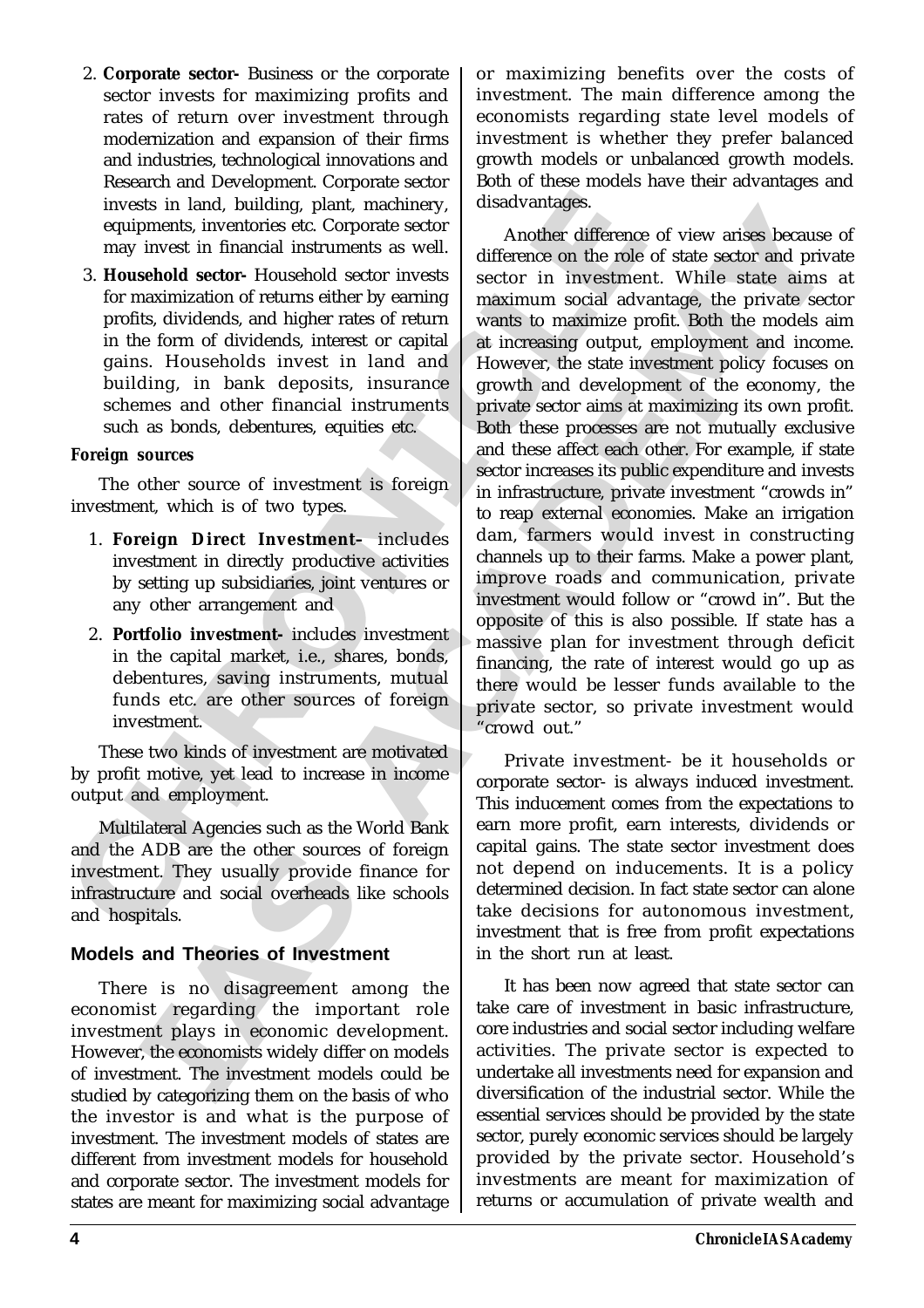assets.

# **Investment Models for States**

Thus, investment decisions would depend on the perception of the planners- whether they favour balanced growth model or unbalanced growth model on the one hand and on the other whether investment should be undertaken by state sector or private sector.

## **Balanced Growth Models of Investment**

## *Nurkse's model of balanced growth and investment to break the vicious circle of poverty*

- 1. Ragnar Nurkse has given emphasis on investment and capital formation to enhance productivity, which would break the vicious circle of poverty in underdeveloped economies.
- Not bathcolor solution to the section of small qualities in a level and on the online and and on the other invision of small qualitative investment to break the victious of the undertaken by the sector of private sector. T 2. Nurkse was in favour of attaining balanced growth in both the industrial and agricultural sectors of the economy. He recognized that the expansion and inter-sectoral balance between agriculture and manufacturing is necessary so that each of these sectors provides a market for the products of the other and in turn, supplies the necessary raw materials for the development and growth of the other.
- 3. Nurkse's theory discusses how the poor size of the market in underdeveloped countries perpetuates its underdeveloped state.
- 4. Nurkse has also clarified the various determinants of the market size and puts primary focus on productivity.
- 5. According to him, if the productivity levels rise in a less developed country, its market size will expand and thus it can eventually become a developed economy.
- 6. Apart from this, Nurkse has been nicknamed an export pessimist, as he feels that the finances to make investments in underdeveloped countries must arise from their own domestic territory. No importance should be given to promoting exports.

## *Big Push theory of Investment: (Rosenstein-Rodan)*

1. Rosenstein-Rodan's Big Push theory or investment model emphasizes that underdeveloped countries require large amounts of investments to embark on the path of economic development from their present state of backwardness.

- 2. This theory proposes that a 'bit by bit' investment programme will not impact the process of growth as much as is required for developing countries. He opined that injections of small quantities of investments will merely lead to wastage of resources.
- d on the one hand and on the other and an interestinged in the states of investment<br>
states are the interestinged that in equilibring the states of research and planet is a Rosenwich and planet in the state of power inter 3. Rosenstein-Rodan argued that the entire industry which is intended to be created should be treated and planned as a massive entity (a firm or trust). He supports this argument by stating that the social marginal product of an investment is always different from its private marginal product, so when a group of industries are planned together according to their social marginal products, the rate of growth of the economy is greater than it would have otherwise been.
	- 4. According to Rosenstein-Rodan, there exist three indivisibilities, namely indivisibility in the production function, indivisibility in the demand and indivisibility in the supply of savings in underdeveloped countries. These<br>indivisibilities are responsible for indivisibilities are responsible for external economies and thus justify the need for a big push.
	- 5. The externalities that help to reap external economies include indivisibility in production function with respect to inputs, processes and outputs. These lead to increasing returns (i.e., economies of scale), and may require a high optimum size of a firm. This can be achieved even in developing countries since at least one optimum scale firm can be established in many industries.
	- 6. Investment in social overhead capital comprises investment in all basic industries (like power, transport or communications) which must necessarily come before directly productive investment activities.
	- 7. Investment in social overhead capital is 'lumpy' in nature. Such capital requirements cannot be imported from other nations. Therefore, heavy initial investment necessarily needs to be made in social overheads.
	- 8. The large-scale programme of industrialization advocated by this model requires huge investments, which are beyond the means of the private sector. Even if the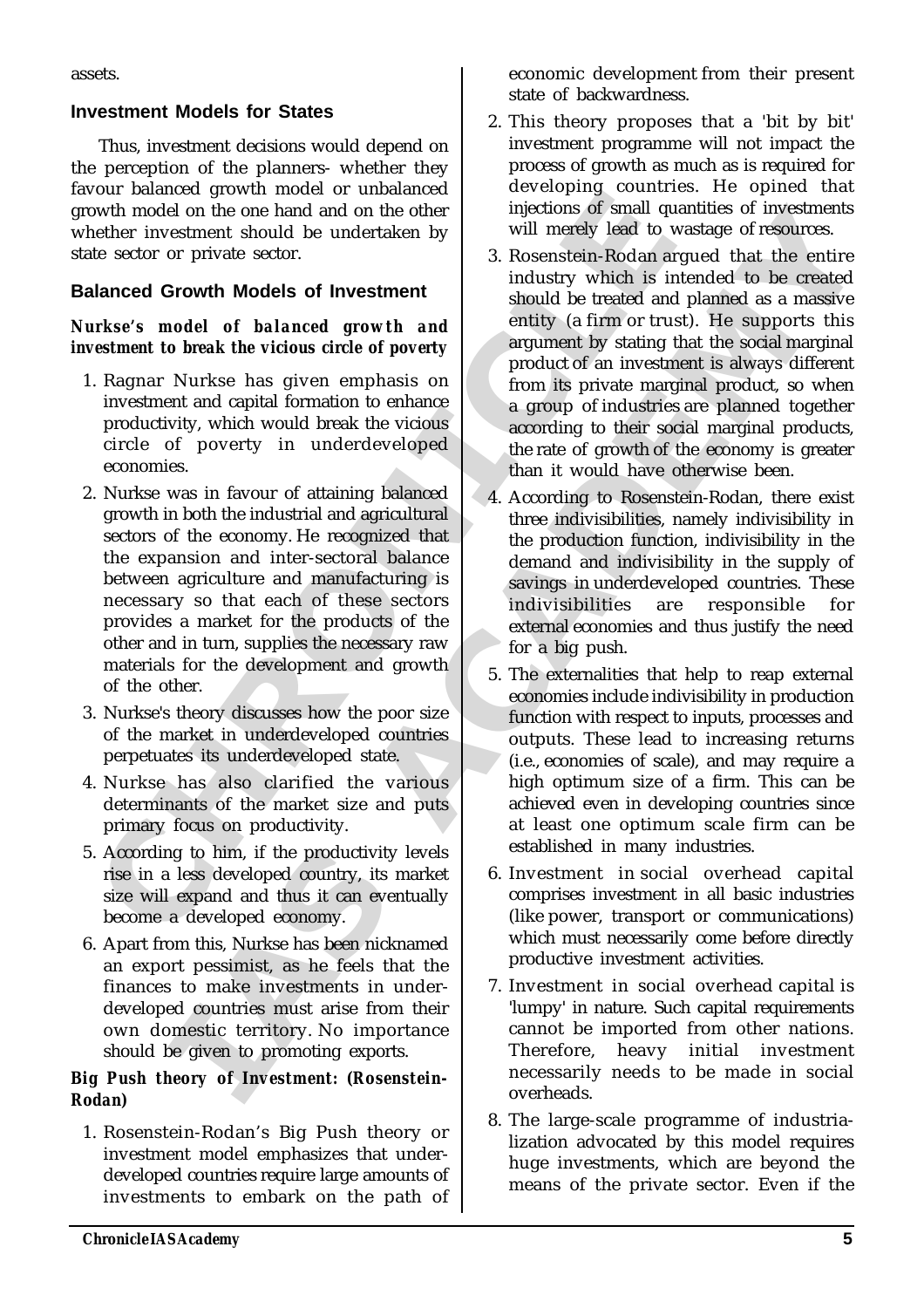private sector had the requisite resources to invest in such a programme, it would not do so since it is driven by profit motives. Many investments are profitable in terms of social marginal net product but not in terms of private marginal net product. Due to this there is no incentive for individual entrepreneurs to invest and take advantage of external economies.

9. The investment in infrastructure and basic industries (like power, transport and communications) is 'lumpy' and has long gestation periods. The role of the state in this theory is, therefore, critical for investment in social overhead capital.

The interpreneut to invest and take advantage of external economies.<br>
The investment in infrastructure and basic and take advantage of external economies.<br>
9. The investment in infrastructure and basic and state and indust IS not intentive for intervention<br>and Maximum density and the straine of the strained commite growth hadron interstent to intervention of intervention<br>three methods in the strained of the strained valid reduced from the<br>s Nevertheless, this model has been criticized for its several limitations, including difficulty in execution due to unexpected and unavoidable changes in implementation process, shortages of resources in an underdeveloped economy, lack of absorptive capacity because implementation of industrial programme may be constrained by ineffective disbursement, short-term bottlenecks, macro economic problems and volatility, loss of competitiveness due to Dutch disease effect.There is historical inaccuracy in the theory of big push because over the last two centuries, no country displayed any evidence of development due to massive industrialization programmes. Stationary economies do not develop simply by making large-scale investment in social overhead capital. Further, in a mixed economy, where the private and public sectors co-exist, the environment for growth may not be conducive. One of the biggest criticisms of this model is that it ignores agricultural sector. With its heavy emphasis on industry, the model finds no place for agriculture. This model has also potential to create inflationary pressure due to huge investment whose results would bring forth goods and services with a time lag and also due to shortage of foodgrains consequent upon lack of focus on agriculture. This theory is also criticized for its too much dependence on various indivisibilities.

# **Investment and Rostow's Stages of Economic Growth**

The Rostow's Stages of Growth model is one of the major historical models of economic growth. It was developed by W. W. Rostow in 1960. The model postulates that economic growth occurs in five basic stages, of varying length:

- 1. Traditional society
- 2. Preconditions for take-off
- 3. Take-off
- 4. Drive to maturity
- 5. Age of High mass consumption

# *Main features:*

- 1. Rostow's stages of economic growth have assumed vital role of investment for graduating from one level to the other level.
- 2. Rostow argued that economic take-off must initially be led by a few individual sectors. According to him a traditional society is characterized by subsistence agriculture and other primary economic activities.
- 3. In the second stage pre-conditions of take off are prepared with widespread and enhanced investment, which changes the physical environment of production (irrigation, canals, ports etc.). Technology also improves due to investment in research and development. Agriculture is commercialized and exports increase.
- 4. In the take –off stage there is an increase in investment in industry and manufacturing. The secondary sector expands.
- 5. In the maturity stage industrial sector is diversified and production shifts from capital goods to consumer goods. This stage is characterized by huge investments in transport and communication and social sector.
- 6. All this leads to an age of high mass consumption led by services sector and consumer goods.

# *The critical minimum effort theory: Harvey Leibenstein*

Harvey Leibenstein's "critical minimum effort theory", expounded in his book Economic Backwardness and Economic Growth, relates to overpopulated and underdeveloped or developing nations. This theory is based on Malthusian theory of population. This theory is one of the balanced growth theories. In this theory Leibenstein essentially talks about how large doses of investments in an economy can help the economy in development. The theory assumes that output is subject to diminishing returns with respect to population growth, which is a function of per capita income. The rate of investment is a function of per capita income.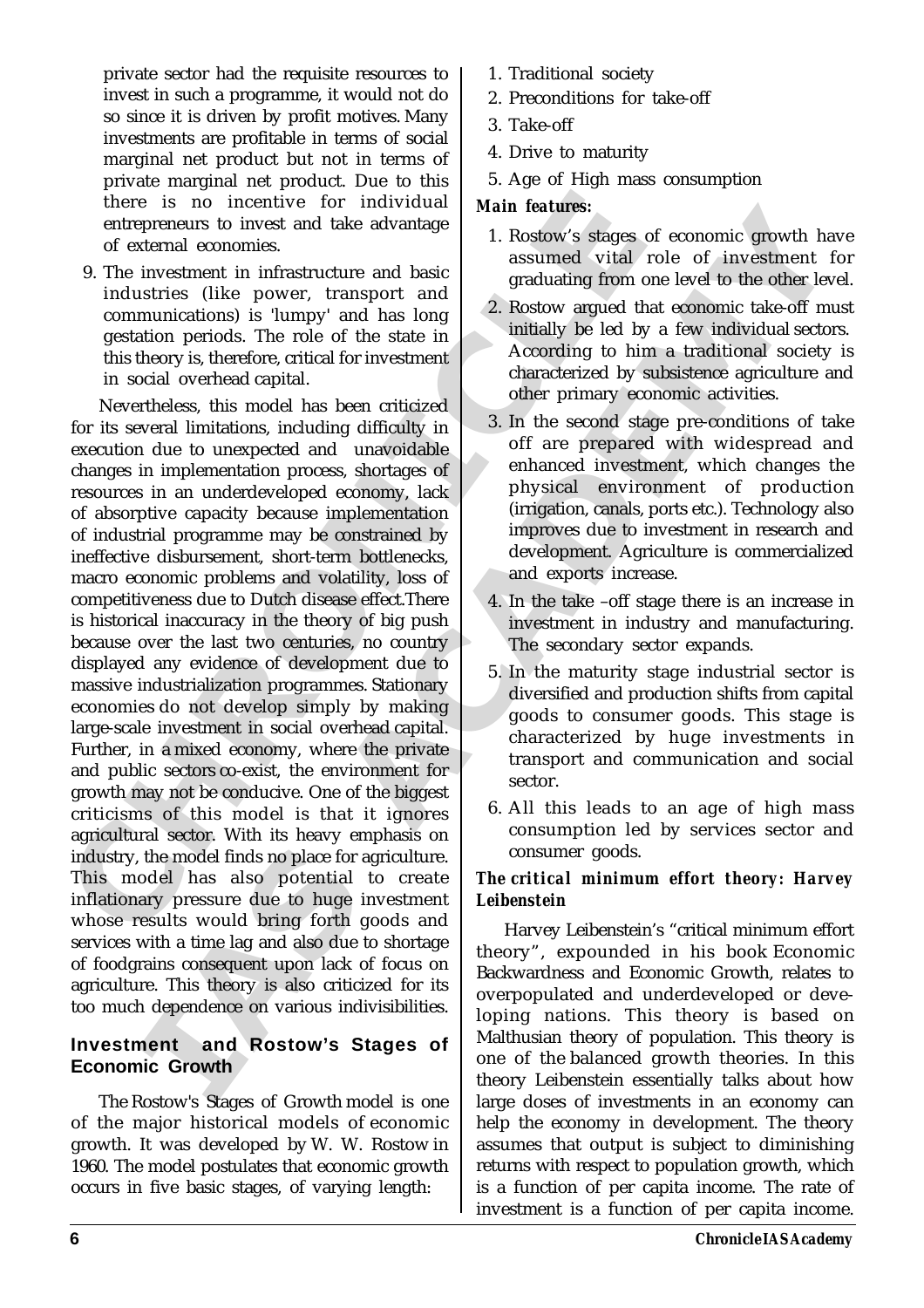The theory asserts that for every disturbance, no matter how large it is, the long run population growth effects will be more significant than the effects of induced investment. The system is quasistable for small displacement but not large ones. Equilibrium is unstable to begin with.

## *Main ideas:*

- $\begin{tabular}{p{0.8cm} {\bf n} In the data method growth the best on the had a need growth.\\ of the balanced growth to the risk on the path of development. This system is a possible by pushing a result, and the other depth of the performance of the data method is a possible.\\ of the data method is the best on the path of the system, and the data method is the best on the path of the system.\\ \end{tabular} The two well known a minimum amount of the set of the data method is required. The first of the data method is the result of the data method is the result of the data method is the result of the data method is the result of the data method is the result of the data method. The second method is the result of the data method is the result of the data method is the result of the data method. The second method is the result of the data method is the result of the data method is the result of the data method. The second method is the$ 1. The critical minimum effort theory is more or less an extension of the Harrod-Domar model. Critical minimum effort theory is one of the balanced growth theories. It talks about how a minimum amount of push is required by an economy for it to be set on the path of development. This push can be in the form of investments. The "minimum" amount of effort that is required is "critical" for the economy to move towards development hence this theory is called critical minimum effort theory.
- 2. Because of the high population in underdeveloped countries the capital accumulation and labour supply are not sufficient to increase the per capita income. Nelson and Leibenstein have stressed on the importance of Social structure, Human capital, and Entrepreneurship, but they say that the development of these depend on investment in these.
- 3. The vicious circle needs to be broken and the per capita income should increase. This is possible by pushing investment in the economy to a certain critical minimum level. So it is necessary that the initial investment levels are sufficiently above a minimum magnitude.
- 4. Now since this type of investment sometimes becomes difficult for underdeveloped nations, Leibenstein stresses on the fact that the investment can be spread over a period of time and does not necessarily have to be made instantaneously.

The theory critical minimum effort is better than big push theory in the sense that it is more practical than the latter as critical minimum effort theory can be better timed and can be broken up into a series of smaller efforts. Critical minimum effort theory as opposed to big push theory does not stress on the fact that a lump some amount of investment has to be made instantaneously. So it is more relevant for under developed nations. The theory is also consistent with the concept of decentralised democratic planning as

practiced in India. But the theory has been criticized for concluding that population would fall with a rise in per capita income and ignoring the role of the monetary and fiscal policies which are important factors in deciding the investment and income levels of an economy. The theory is true only for a closed economy. It does not take into consideration international trade, foreign capital, etc.

# **Unbalanced Growth Models and Investment**

cal minimum effort theory is more into considerate<br>on the compy in the case at computer and the Harrod-Domarcon into considerate<br>on intervalsion intervalsion and the Harrod-Domarcon (and the Harrod-Domarcon (and the Harro The two well known propounders of unbalanced growth investment models are O. Hirschman and Hans Singer. Supporters of the unbalanced growth doctrine include Paul Streeten and Marcus Fleming. These economists believed that unbalanced growth is a natural path of economic development. Undeveloped countries start from a position that reflects their previous investment decisions and development. Accordingly, at any point in time desirable investment programmes that are not in themselves balanced investment packages may still advance welfare. Unbalanced investment can complement or correct existing imbalances. Once such an investment is made, a new imbalance is likely to appear, requiring further compensating investments.

Hirschman stressed the fact that underdeveloped economies are called underdeveloped because they face a lack of resources, maybe not natural resources, but resources such as skilled labour and technology. Thus, to hypothesise that an underdeveloped nation can undertake large scale investment in many industries of its economy simultaneously is unrealistic due to the paucity of resources. Hans Singer asserted that the balanced growth theory is more applicable to cure an economy facing a cyclical downswing. Cyclical downswing is a feature of an advanced stage of sustained growth rather than of the vicious cycle of poverty.

## *Main features of the theory*

- 1. Hirschman contends that deliberate unbalancing of the economy according to the strategy is the best method of development and if the economy is to be kept moving ahead, the task of development policy is to maintain tension, disproportions and disequilibrium.
- 2. Balanced growth should not be the goal, but rather the maintenance of existing imbalances, which can be seen from profit and losses.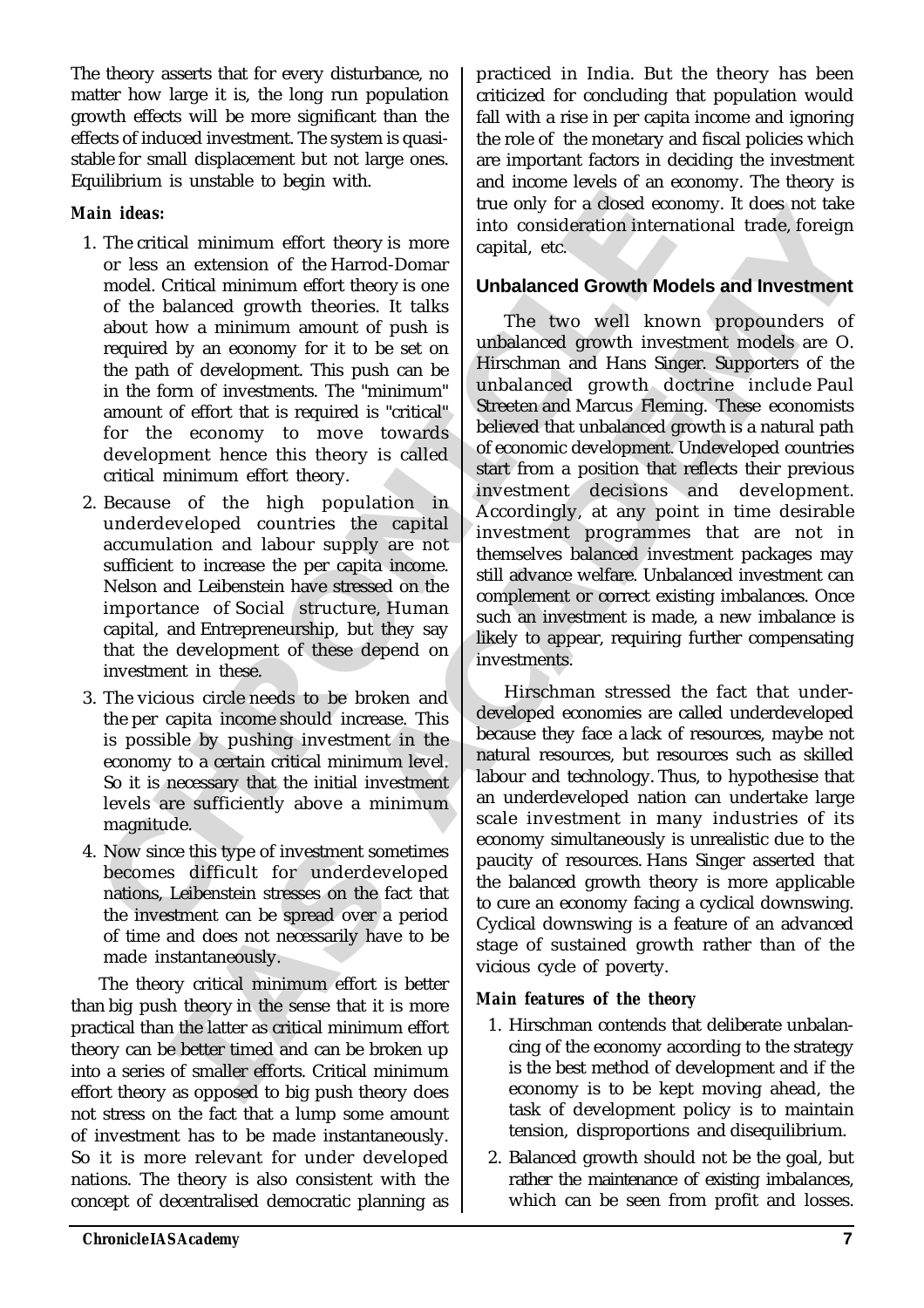Therefore, the sequence that leads away from equilibrium is precisely an ideal pattern for development.

- 3. Balanced growth of DPA (Directly Productive Activities) and SOC (Social Overhead Cost) is not achievable in underdeveloped countries, nor it is a desirable policy, as it does not set up the incentives and the pressure that make for this dividend of induced investment decisions.
- 4. Unequal development of various sectors often generates conditions for rapid development. More-developed industries provide undeveloped industries an incentive to grow. Hence, development of underdeveloped countries should be based on this strategy.
- 5. These investments create a new imbalance, requiring another balancing investment. One sector will always grow faster than another, so the need for unbalanced growth will continue as investments must complement existing imbalance.
- Contract Costs at these not scattering in the strong linkages, it is a<br>underdeveloped countries, nor it is a<br>incentives and the pressure that make for<br>incentives and the pressure that make for<br>the share in this dividend o 6. The path of unbalanced growth is described by three phases: complementarity, which induces investment and produces external economies as desirable investment programmes always exist within a country that represent unbalanced investment to complement the existing imbalance. The other two are Directly Productive Activities (DPA) and Social Overhead Costs(SOC).
	- 7. Backward and forward linkage- Hirschman introduces the concept of backward and forward linkages. A forward linkage is created when investment in a particular project encourages investment in subsequent stages of production. A backward linkage is created when a project encourages investment in facilities that enable the project to succeed.
	- 8. Normally, projects create both forward and backward linkages. Investment should be made in those projects that have the greatest total number of linkages. Projects with many linkages will vary from country to country; knowledge about project linkages can be obtained through input and output studies. Agriculture and primary economic activities may not have high backward and forward linkages due to several constraints.
- 9. Lead sector is one, which has the highest backward and forward linkage. An example of an industry that has excellent forward and backward linkages is the steel industry. Backward linkages include coal and iron ore mining. Forward linkages include items such as canned goods. While this industry has strong linkages, it is not a good leading sector. Any industry that has a high capital/output ratio and causes significant costs to other businesses has the potential to hurt the developing economy more than it helps it. A better leading sector would be the beer industry.
- 10. The development of an economy using the unbalanced method depends on the linkages between sectors. Hirschman suggests that the best strategy is induced industrialization. This type of development will create more backward and forward linkages and should be the first step taken. Industries that transform semi-manufactured goods into goods needed by final demand are called "last industries" or "enclave import industries".

erdeveloped countries, nor it is an example goods. Swime this modition and the pressure that make for  $\sim$  Any moths are the pressure of the most measure that make the strength of the strength of the strength of the streng The theory of unbalanced growth pays insufficient attention to the question of the precise composition, direction and timing of imbalances. What is the optimum degree to which imbalance should be created in order to accelerate growth? This theory leaves too much to chance. There is little discussion on how to overcome discrepancies between private and social profitabilities of development projects. It neglects agriculture. In heavily-populated countries with agricultural economies, neglect of agriculture could be suicidal. Shortage of agricultural goods can emerge as a serious constraint to industrialization; unless income from agricultural goods expands, the market for industrial products remains limited. Unbalanced growth can also lead to emergence of inflationary pressures in the economy, as a shortage of agricultural commodities will push up commodity prices. This theory is useful in those countries where there is significant state control. For instance, in socialist countries, this strategy is followed with some success. In a socialist society, the consumption of all people is maintained at a modest level, thus reducing demand for consumer goods.

## **Role of State in Investment**

1. The role of state in investment is crucial, especially for the development of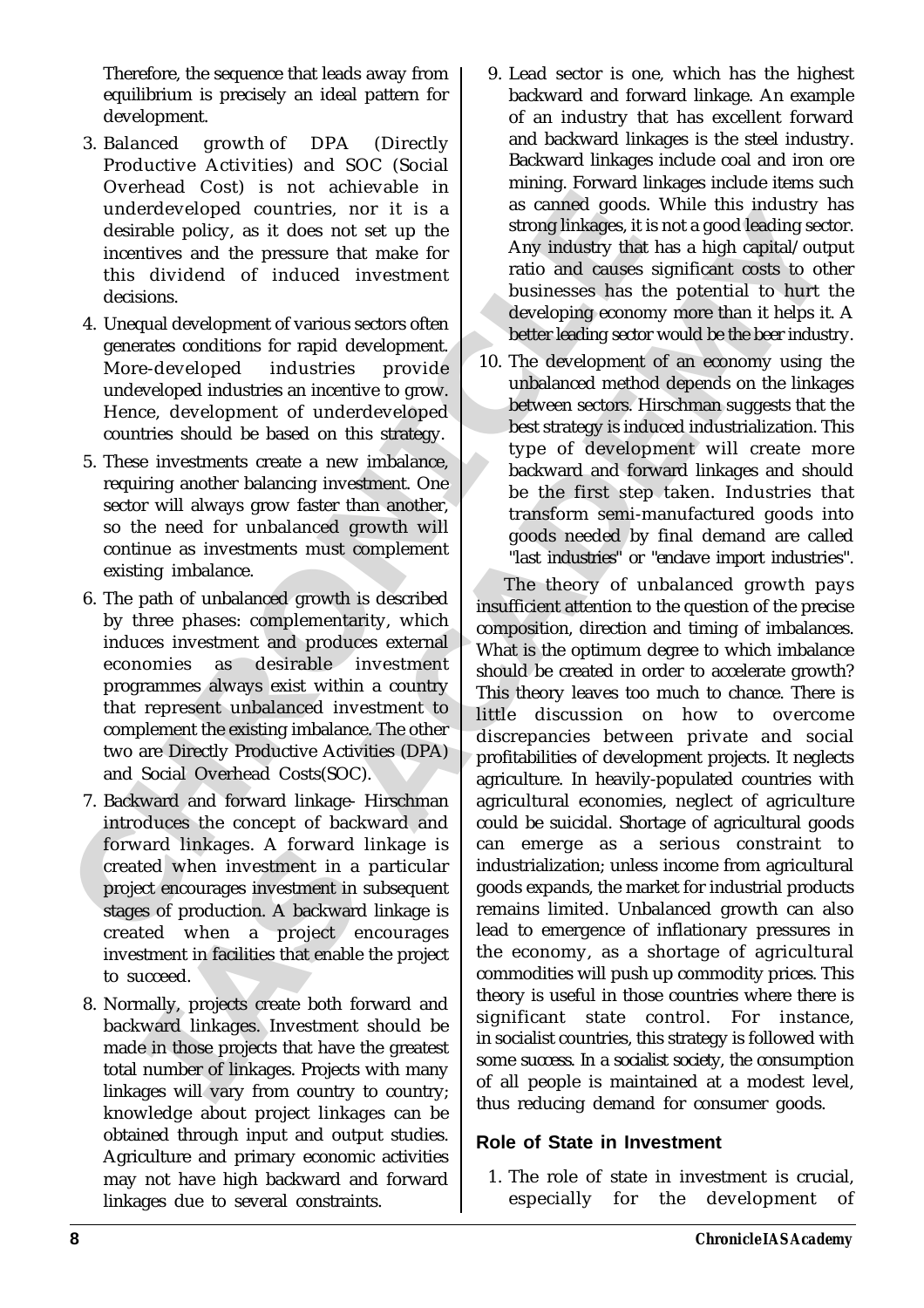Infrastructure, basic and core industries and social sector.

- 2. State, is, however, not considered to be efficient for investment in other industrial and commercial economic activities.
- 3. The lumpiness and long gestation period regarding investment in infrastructure and core/basic industries provides poor incentives for the private sector to take the lead in investment in these sectors.
- 4. On the other hand state is not considered to be a profit maximiser, hence it is not an efficient user of resources, so far investment in commercial activity is concerned.
- 5. State could enter into commercial activities only to provide competition to the private sector so as to tame monopolistic tendencies.
- 6. In social sector, market pricing of various social services, including public utilities would defeat the purpose of a welfare state; hence, in these areas the role of the private sector is limited.
- 7. State is concerned about generation of employment and welfare of labour.

# **Principle of Maximum Social Advantage**

The implies and long estation period and the state of the principle of the principle of the principle of the principle of the principle of the principle of the principle of the principle of the principle of the principle E investment in infrastructure and Case Case<br>
is in the section of the section of the best section of the best section of the best section of the section of the section of the case of each opposite the case where the total State is guided by the principle of maximum social advantage in its investment decisions. The 'Principle of Maximum Social Advantage (MSA)' is the fundamental principle of Public Finance. The Principle of Maximum Social Advantage states that public finance leads to economic welfare when pubic expenditure & taxation are carried out up to that point where the benefits derived from the MU (Marginal Utility) of expenditure is equal to (=) the Marginal Disutility or the sacrifice imposed by taxation. Marginal Social Sacrifice (MSS) refers to that amount of social sacrifice undergone by public due to the imposition of an additional unit of tax. Every unit of tax imposed by the government taxes result in loss of utility. While imposition of tax puts burden on the people, public expenditure confers benefits. The benefit conferred on the society, by an additional unit of public expenditure is known as Marginal Social Benefit (MSB).

A technical extension of this principle in state's investment decision in particular and for all investment decisions in general is Cost-Benefit Analysis.

# **Cost –Benefit Analysis**

Cost benefit analysis (CBA) is a systematic process for calculating and comparing benefits and costs of a project, decision or government policy (hereinafter, "project").

# *Purpose of CBA*

- 1. To determine if it is a sound investment/ decision (justification/feasibility),
- 2. To provide a basis for comparing projects. It involves comparing the total expected cost of each option against the total expected benefits, to see whether the benefits outweigh the costs, and by how much.

# *Main features*

- 1. In CBA, benefits and costs are expressed in monetary terms, and are adjusted for the time value of money, so that all flows of benefits and flows of project costs over time (which tend to occur at different points in time) are expressed on a common basis in terms of their "net present value."
- 2. Closely related, but slightly different, formal techniques include cost-effectiveness analysis, cost–utility analysis, economic impact analysis, fiscal impact analysis, and Social return on investment (SROI) analysis.
- 3. Cost–benefit analysis is often used by governments and other organizations, such as private sector businesses, to evaluate the desirability of a given policy. It is an analysis of the expected balance of benefits and costs, including an account of foregone alternatives and the status quo. CBA helps predict whether the benefits of a policy outweigh its costs, and by how much relative to other alternatives (i.e. one can rank alternate policies in terms of the cost-benefit ratio).
- 4. Generally, accurate cost-benefit analysis identifies choices that increase welfare from a utilitarian perspective.
- 5. Assuming an accurate CBA, changing the status quo by implementing the alternative with the lowest cost-benefit ratio can improve Pareto efficiency.
- 6. An analyst using CBA should recognize that perfect evaluation of all present and future costs and benefits is difficult, and while CBA can offer a well-educated estimate of the best alternative, perfection in terms of economic efficiency and social welfare are not guaranteed.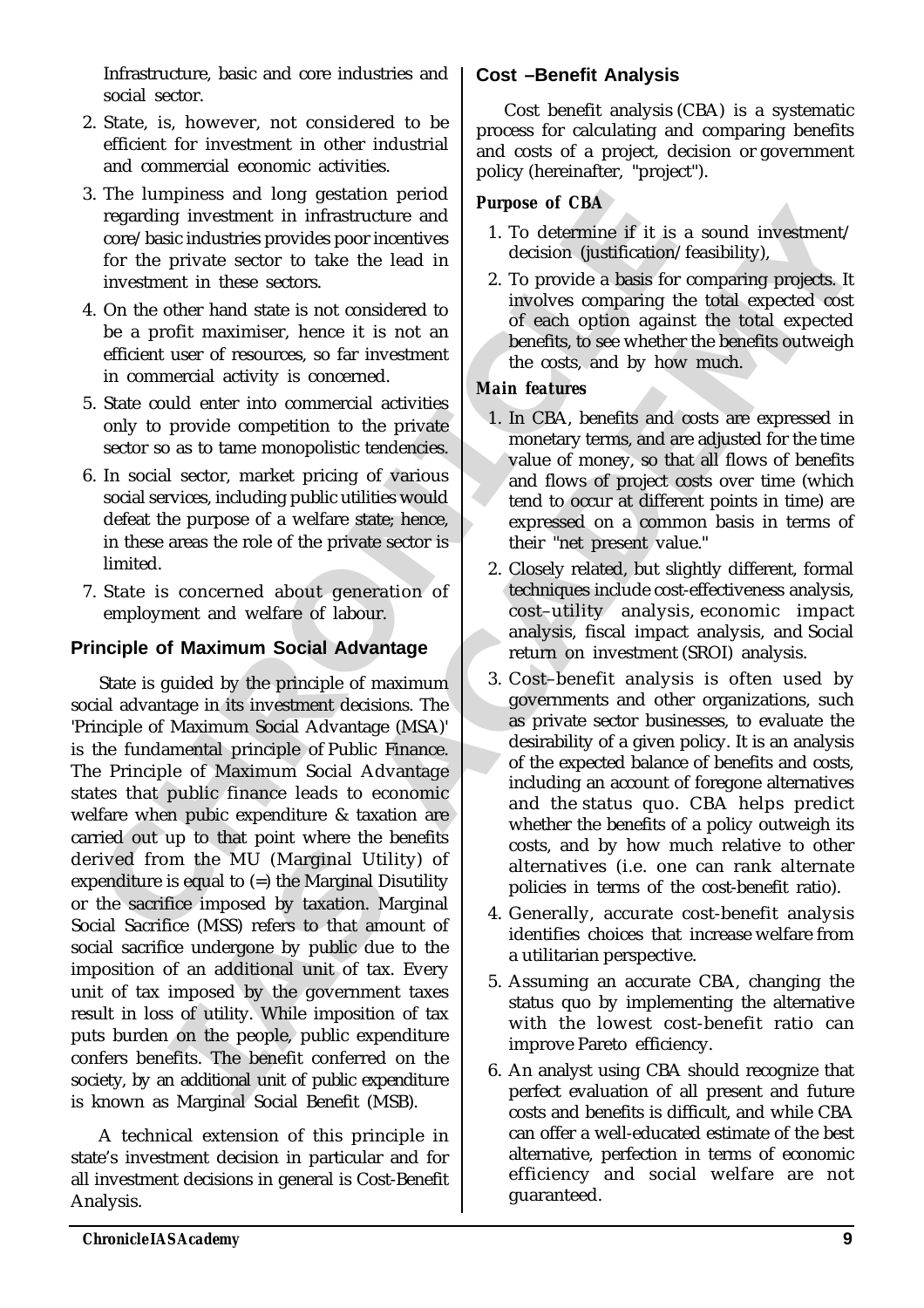## *Process of cost-benefit analysis*

- List alternative projects/programs.
- List stakeholders.
- Select measurement(s) and measure all cost/ benefit elements.
- Predict outcome of cost and benefits over relevant time period.
- Convert all costs and benefits into a common currency.
- Apply discount rate.
- Calculate net present value of project options.
- Perform sensitivity analysis.
- Adopt recommended choice.

CBA attempts to measure the positive or negative consequences of a project, which may include:

- Effects on users or participants
- Effects on non-users or non-participants
- **Externality effects**
- Option value or other social benefits.

Finden and Boreak (Several method. Convert all costs and benefits into a common The term "narginal currency. The semi-burst cancel and benefits into a common and the semi-burst convert all costs and benefits into a common For example, a similar breakdown is employed in environmental analysis of total economic value. Both costs and benefits can be diverse. Financial costs tend to be most thoroughly represented in cost-benefit analyses due to relatively abundant market data. The net benefits of a project may incorporate cost savings or public willingness to pay compensation (implying the public has no legal right to the benefits of the policy) or willingness to accept compensation (implying the public has a right to the benefits of the policy) for the welfare change resulting from the policy. The guiding principle of evaluating benefits is to list all (categories of) parties affected by an intervention and add the (positive or negative) value, usually monetary, that they ascribe to its effect on their welfare.

# **Role of Private Sector in Investment**

Everywhere in the world, the corporate sector and the household sectors are major investors in industrial and commercial investment. The private investors are profit maximisers. They use resources efficiently. Their effort is to minimize cost and maximize profit. In the process of competition, they are able to provide better quality products at lower costs through innovations, research and development. They are not directly concerned with generation of employment and condition of labour force. Private investment is guided by the rate of return from investment. J.M Keynes' concept of Marginal Efficiency of Capital is useful in such investment models.

# **Marginal Efficiency of Capital**

The term "marginal efficiency of capital" was introduced by John Maynard Keynes in his General Theory, and defined as "the rate of discount, which would make the present value of the series of annuities given by the returns, expected from the capital asset during its life just equal its supply price". The marginal efficiency of capital (MEC) is that rate of discount, which would equate the price of a fixed capital asset with its present discounted value of expected income. The discount, or charge, is simply the difference between the original amount owed in the present and the amount that has to be paid in the future to settle the debt. . All future cash flows are estimated and discounted to give their present values (PVs)—the sum of all future cash flows, both incoming and outgoing, is the net present value (NPV), which is taken as the value or price of the cash flows in question.

Let cuttome of cost and benefits over<br>
the two marginal Efficiency of Capital<br>
and time geriod.<br>
The term "inarginal Efficiency of Capital" vary<br>
are the costs and benefits into a common<br>
latter due of project options.<br>
La Any investment decision depends not only on rate of interest but also whether or not the expected rate of returns on the investment is greater than cost of borrowing the funds. In these two factors, the MEC is an important factor because MEC is the expected rate of returns from the investment. If the returns expected are low, the investment is not profitable, because in short run, rate of interest is stable. In MEC, capital means the real productive assets. MEC depends on expected rate of returns of a capital asset over its life time which is also called Prospective Yield and the supply price of capital assets. Any business man will weigh the prospective yield with the supply price before investing. 'Investment and rate of interest: Rate of interest is considered the most important factor in investment will be low and vice-versa. This was a view given by classical economists. They considered rate of interest as the only factor determining investment.The businessmen will decide whether to purchase on the marginal unit of capital by comparing the prevailing rate of interest with the MEC. ""If MEC is greater than the rate of interest, this additional investment will get profit and investment is profitable. There are many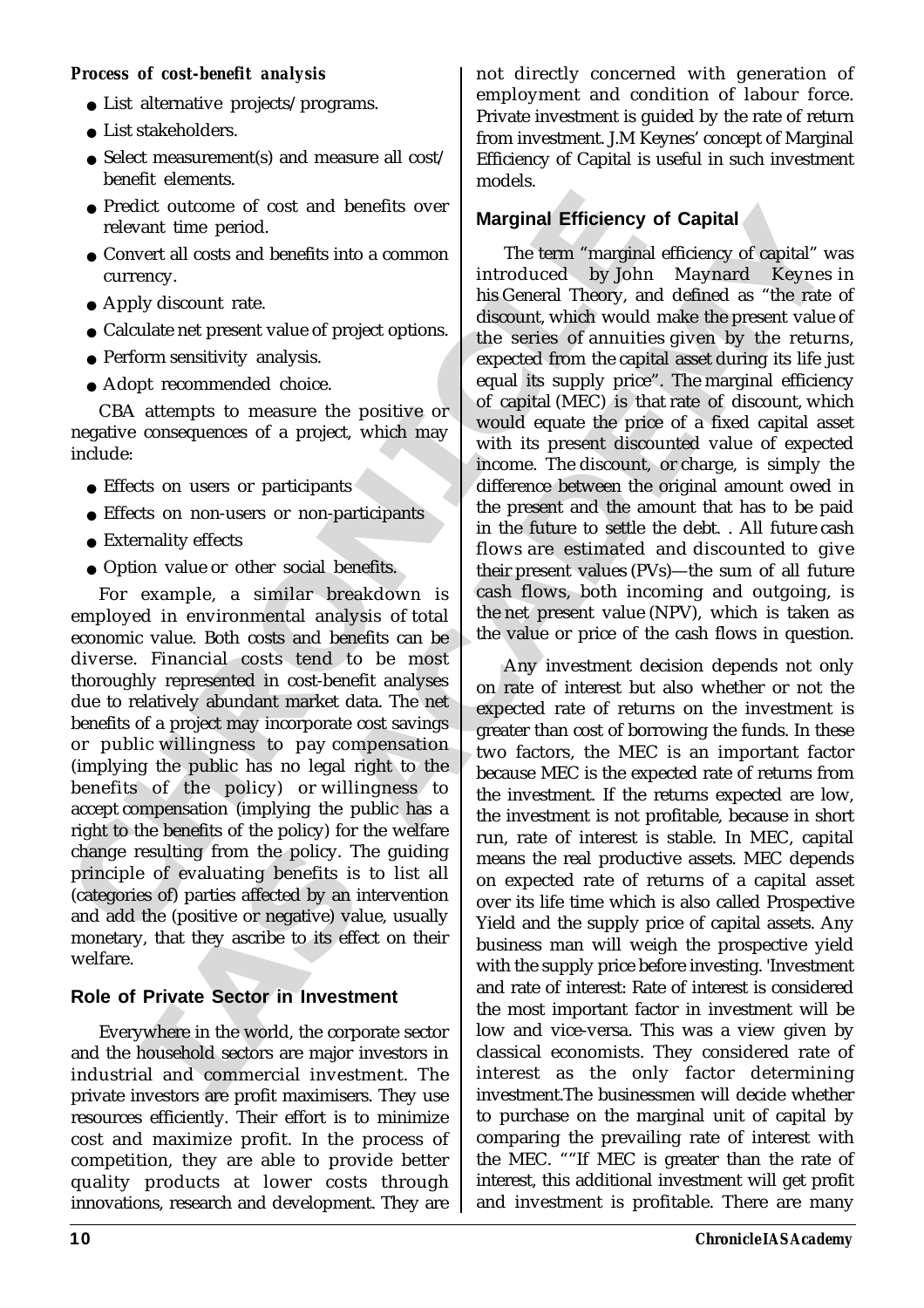factors that affect MEC. Some of the short term factors are: expected demand for future, level of income, change in consumption, business expectation. On the other hand there are long term factors that include population growth, economic policies of the government, infrastructure facilities, etc. There are some limitations of the MEC. Investment done by the Government for social purpose has no connection with the MEC. Practically it is difficult to estimate MEC. Whenever there is contractionary monetary policy, the firms may not find funds even if the projects or investments are profitable. Also every time the businessmen do not necessarily go for loans. Sufficient funds are gathered by the businessmen for some projects, which are planned for a long time.

# **Internal Rate of Return**

Trastructure facilities, etc. There are some<br>
intendent of the MEC. Investment for social purpose has no connection<br>
were<br>memoir for social purpose has no connection<br>
the MEC. Practically it is difficult to estimate provi Private investment is also guided by another similar concept called the internal rate of return. The internal rate of return (IRR) or economic rate of return (ERR) is a rate of return used in capital budgeting to measure and compare the profitability of investments. It is also called the discounted cash flow rate of return (DCFROR) or the rate of return (ROR). In the context of savings and loans the IRR is also called the effective interest rate. The term internal refers to the fact that its calculation does not incorporate environmental factors (e.g., the interest rate or inflation).

The internal rate of return on an investment or project is the "annualized effective compounded return rate" or "rate of return" that makes the net present value (NPV) of all cash flows (both positive and negative) from a particular investment equal to zero. It can also be defined as the discount rate at which the present value of all future cash flow is equal to the initial investment or in other words the rate at which an investment breaks even. In more specific terms, the IRR of an investment is the discount rate at which the net present value of costs (negative cash flows) of the investment equals the net present value of the benefits (positive cash flows) of the investment.

IRR calculations are commonly used to evaluate the desirability of investments or projects. The higher a project's IRR, the more desirable it is to undertake the project. Assuming all projects require the same amount of up-front investment,

the project with the highest IRR would be considered the best and undertaken first. A firm (or individual) should, in theory, undertake all projects or investments available with IRRs that exceed the cost of capital. Investment may be limited by availability of funds to the firm and/ or by the firm's capacity or ability to manage numerous projects.

# **Foreign Investment**

- 1. In a narrow sense, foreign direct investment refers just to building new facilities. The numerical FDI figures based on varied definitions are not easily comparable.
- Fractions. etc. There are something to by the mini-scepacity of sometic in the MEC. Investment done by the mini-scepacity of sometical properties of the MEC. Investment done by the mini-scepacity of sometical and the cont 2. As a part of the national accounts of a country, and in regard to the national income equation  $Y=C+I+G+(X-M)$ , I is investment plus foreign investment, FDI is defined as the net inflows of investment (inflow minus outflow) to acquire a lasting management interest (10 percent or more of voting stock) in an enterprise operating in an economy other than that of the investor. FDI is the sum of equity capital, other long-term capital, and short-term capital as shown the balance of payments. FDI usually involves participation in management, joint-venture, transfer of technology and expertise. There are two types of FDI: inward and outward, resulting in a net FDI inflow (positive or negative) and "stock of foreign direct investment", which is the cumulative number for a given period. Direct investment excludes investment through purchase of shares.
	- 3. Foreign direct investment is a direct investment into production or business in a country by an individual or company in another country, either by buying a company in the target country or by expanding operations of an existing business in that country.
	- 4. Foreign direct investment is in contrast to portfolio investment which is a passive investment in the securities of another country such as stocks and bonds.
	- 5. Basically NGP (non government player) a foreign direct investment is allowing overseas markets for booming consumer in many forms. Broadly, foreign direct investment includes "mergers and acquisitions, building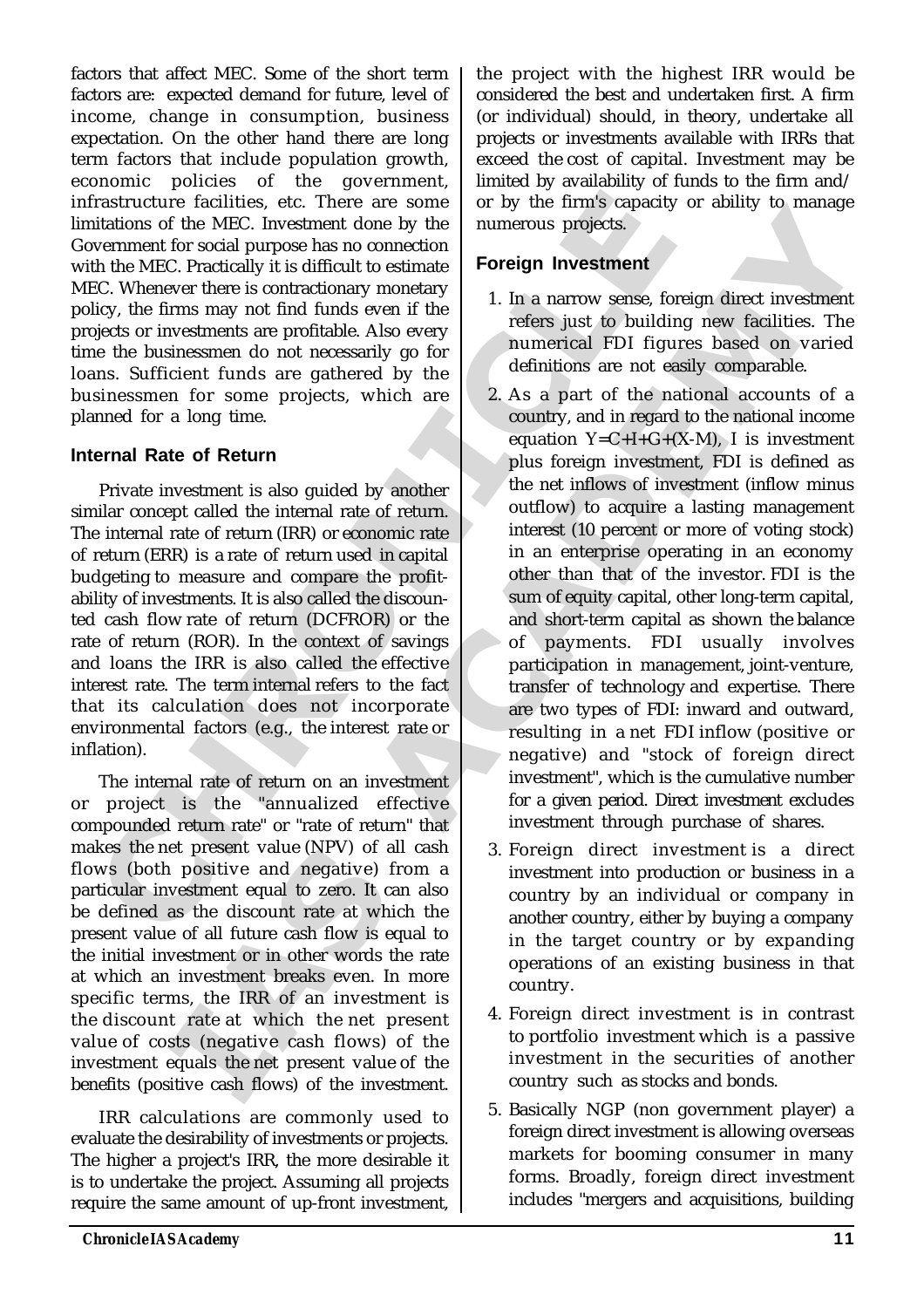new facilities, reinvesting profits earned from overseas operations and intra company loans". FDI is one example of international factor movements.

# **Types**

- Horizontal FDI arises when a firm duplicates its home country-based activities at the same value chain stage in a host country through FDI.
- Platform FDI Foreign direct investment from a source country into a destination country for the purpose of exporting to a third country.
- Vertical FDI takes place when a firm through FDI moves upstream or downstream in different value chains i.e., when firms perform value-adding activities stage by stage in a vertical fashion in a host country.
- Horizontal FDI decreases international trade as the product of them is usually aimed at host country; the two other types generally act as a stimulus for it.

## **Greenfield Investment**

 $\begin{tabular}{p{0.8cm} \textbf{1}} \end{tabular} \begin{tabular}{p{0.8cm} \textbf{2}} \end{tabular} \begin{tabular}{p{0.8cm} \textbf{3}} \end{tabular} \begin{tabular}{p{0.8cm} \textbf{3}} \end{tabular} \begin{tabular}{p{0.8cm} \textbf{3}} \end{tabular} \begin{tabular}{p{0.8cm} \textbf{3}} \end{tabular} \begin{tabular}{p{0.8cm} \textbf{4}} \end{tabular} \begin{tabular}{p{0.8cm} \textbf{4}} \end{tabular} \begin{tabular}{p{0.8cm} \textbf{4}} \$ Greenfield investment refers to fresh investment in any country by a foreign investor. A greenfield project has no constraints imposed by prior work. The analogy is to that of construction on greenfield land where there is no need to remodel or demolish an existing structure. In green field investment, a new plant is constructed. It is a form of foreign direct investment where a parent company starts a new venture in a foreign country by constructing new operational facilities from the ground up. In addition to building new facilities, most parent companies also create new long-term jobs in the foreign country by hiring new employees.

## **Brownfield investment**

In a brownfield investment, a company or government entity purchases or leases existing production facilities, in order to launch a new production activity.

# **Turnkey Project**

Sometimes investment is sought in turn key projects. A turnkey or a turnkey project (also spelled turn-key) is a type of project that is constructed so that it could be sold to any buyer as a completed product. This is contrasted with build to order, where the constructor builds

an item to the buyer's exact specifications, or when an incomplete product is sold with the assumption that the buyer would complete it. Turn key projects involve the sale of an established business, including all the equipment necessary to run it, or by a business-to-business supplier providing complete packages for business start-up. An example would be the creation of a "turnkey hospital" which would be building a complete medical center with installed high-tech medical equipment. In real estate, turnkey is defined as delivering a location that is ready for occupation. The turnkey process includes all of the steps involved to open a location, including the site selection, negotiations, space planning, and construction coordination and complete installation.

# **Mergers and Acquisition**

Mergers and acquisitions (abbreviated M&A) is an aspect of corporate strategy, corporate finance and management dealing with the buying, selling, dividing and combining of different companies and similar entities that can help an enterprise grow rapidly in its sector or location of origin, or a new field or new location, without creating a subsidiary, other child entity or using a joint venture. The distinction between a "merger" and an "acquisition" has become increasingly blurred in various respects (particularly in terms of the ultimate economic outcome), although it has not completely disappeared in all situations.

counter Directs when a firm deplicates a starting Am cample vooid is the centroin of the section of the control and the method starting in the control of the method starting a beam country-hased activities at  $\frac{1}{2}$  an Acquisition is also one of the ways of investment. It refers to takeover of a company by an investor. In business, a takeover is the purchase of one company (the target) by another (the acquirer, or bidder). In UK, the term refers to the acquisition of a public company whose shares are listed on a stock exchange, in contrast to the acquisition of a private company. There are broadly two types of acquisition. A "friendly takeover" is an acquisition which is approved by the management. Before a bidder makes an offer for another company, it usually first informs the company's Board of Directors. In an ideal world, if the Board feels that accepting the offer serves the shareholders better than rejecting it, it recommends the offer be accepted by the shareholders. On the other hand a "hostile takeover" allows a suitor to take over a target company whose management is unwilling to agree to a merger or takeover. A takeover is considered "hostile" if the target company's Board rejects the offer, but the bidder continues to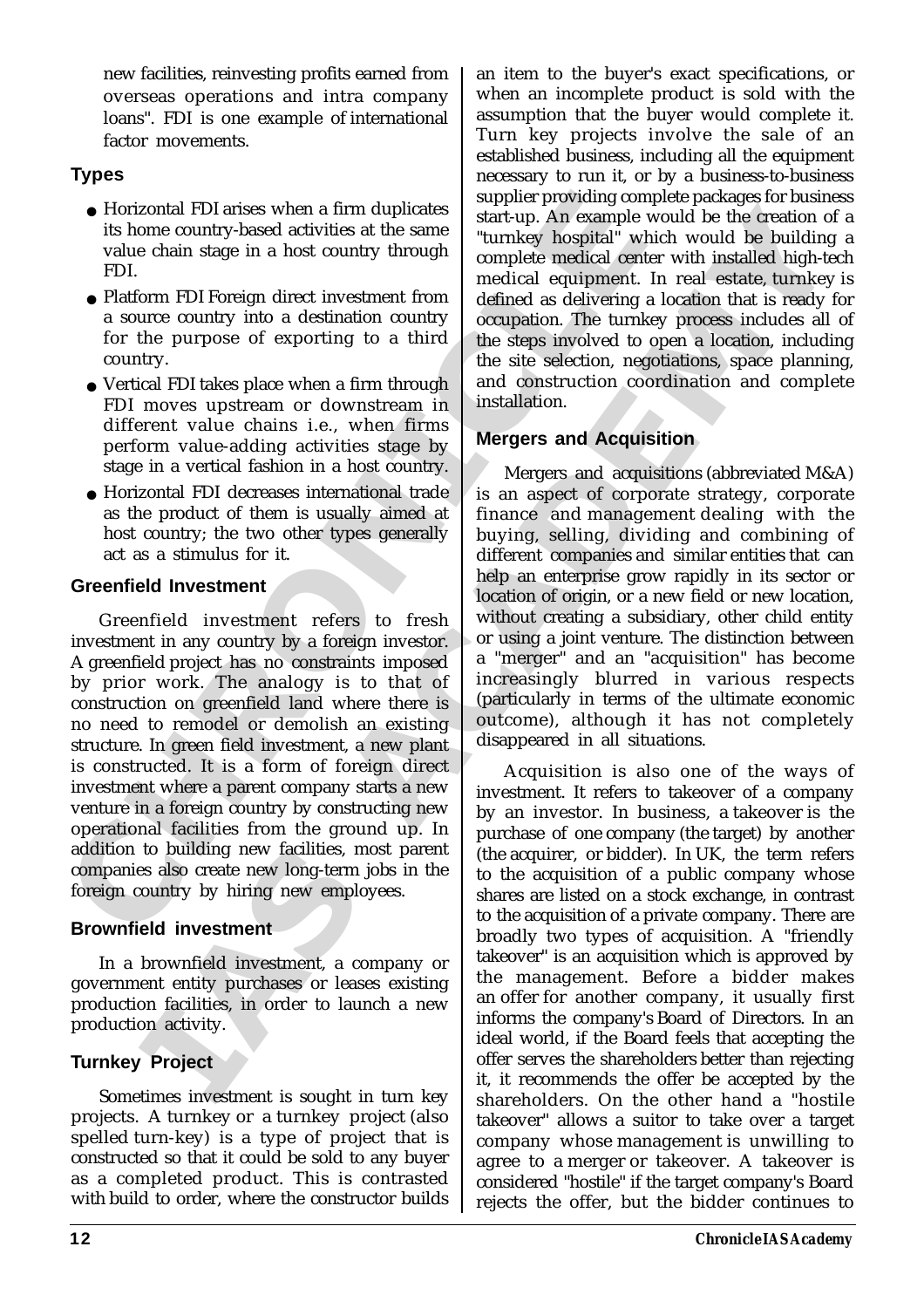pursue it, or the bidder makes the offer directly after having announced its firm intention to make an offer. There are some other types as well.

A "reverse takeover" is a type of takeover where a private company acquires a public company. This is usually done at the instigation of the larger, private company, the purpose being for the private company to effectively float itself while avoiding some of the expense and time involved in a conventional IPO. An individual or organization, sometimes known as corporate raider, can purchase a large fraction of the company's stock and, in doing so, get enough votes to replace the Board of Directors and the CEO. With a new agreeable management team, the stock is a much more attractive investment, which would likely result in a price rise and a profit for the corporate raider and the other shareholders.

A "backflip takeover" is any sort of takeover in which the acquiring company turns itself into a subsidiary of the purchased company. This type of takeover can occur when a larger but less well-known company purchases a struggling company with a very well-known brand.

many this is usually different things. The legislation of the respectively float likely from the private company the purpose being<br>
the larger, private company the purpose being<br>
the larger, private company the expense an private company, the purpose being describing the data understanding as a merger, and time allower more plane and the experimential as a merger and the experimential and the matter of the special and the specific on exampl The terms merger and acquisition mean slightly different things. The legal concept of a merger (with the resulting corporate mechanics, statutory merger or statutory consolidation, which have nothing to do with the resulting power grab as between the management of the target and the acquirer is different from the business point of view of a "merger", which can be achieved independently of the corporate mechanics through various means such as "triangular merger", statutory merger, acquisition, etc. When one company takes over another and completely establishes itself as the new owner, the purchase is called an "acquisition". From a legal point of view, in an acquisition, the target company still exists as an independent legal entity, which is controlled by the acquirer. However, in the pure sense of the term, a merger happens when two firms agree to go forward as a single new company rather than remain separately owned and operated. This kind of action is more precisely referred to as a "merger of equals". The firms are often of about the same size. Both companies' stocks are surrendered and new company stock is issued in its place. For the example, in the 1999 merger of Glaxo Wellcome and SmithKline Beecham, both firms ceased to exist when they merged, and a new company,GlaxoSmithKline, was created. In

practice, however, actual mergers of equals don't happen very often. Usually, one company will buy another and, as part of the deal's terms, simply allow the acquired firm to proclaim that the action is a merger of equals, even if it is technically an acquisition. Being bought out often carries negative connotations; therefore, by describing the deal euphemistically as a merger, deal makers and top managers try to make the takeover more palatable. An example of this would be the takeover of Chrysler by Daimler-Benz in 1999 which was widely referred to as a merger at that time.

## **Public Private Partnership Model**

A public–private partnership (PPP) is a government service or private business venture, which is funded and operated through a partnership of government and one or more private sector companies.

In PPP the private party provides a public service or project and assumes substantial financial, technical and operational risk in the project.

Broadly there are two types of PPP. In the first type, the cost of using the service is borne exclusively by the users of the service and not by the taxpayer. In the second type (notably the private finance initiative), capital investment is made by the private sector on the basis of a contract with government to provide agreed services and the cost of providing the service is borne wholly or in part by the government.

In a PPP model there are various ways of government's contribution. It may be a funding and administrative partner. Government contributions to a PPP may also be in kind (notably the transfer of existing assets). In projects that are aimed at creating public goods like in the infrastructure sector, the government may provide a capital subsidy in the form of a onetime grant, so as to make it more attractive to the private investors. In some other cases, the government may support the project by providing revenue subsidies, including tax breaks or by removing guaranteed annual revenues for a fixed time period.

## **Special Purpose Vehicle**

Some of the PPP models are executed and administered by a special purpose vehicle. Typically, a public sector consortium forms a special company called a "special purpose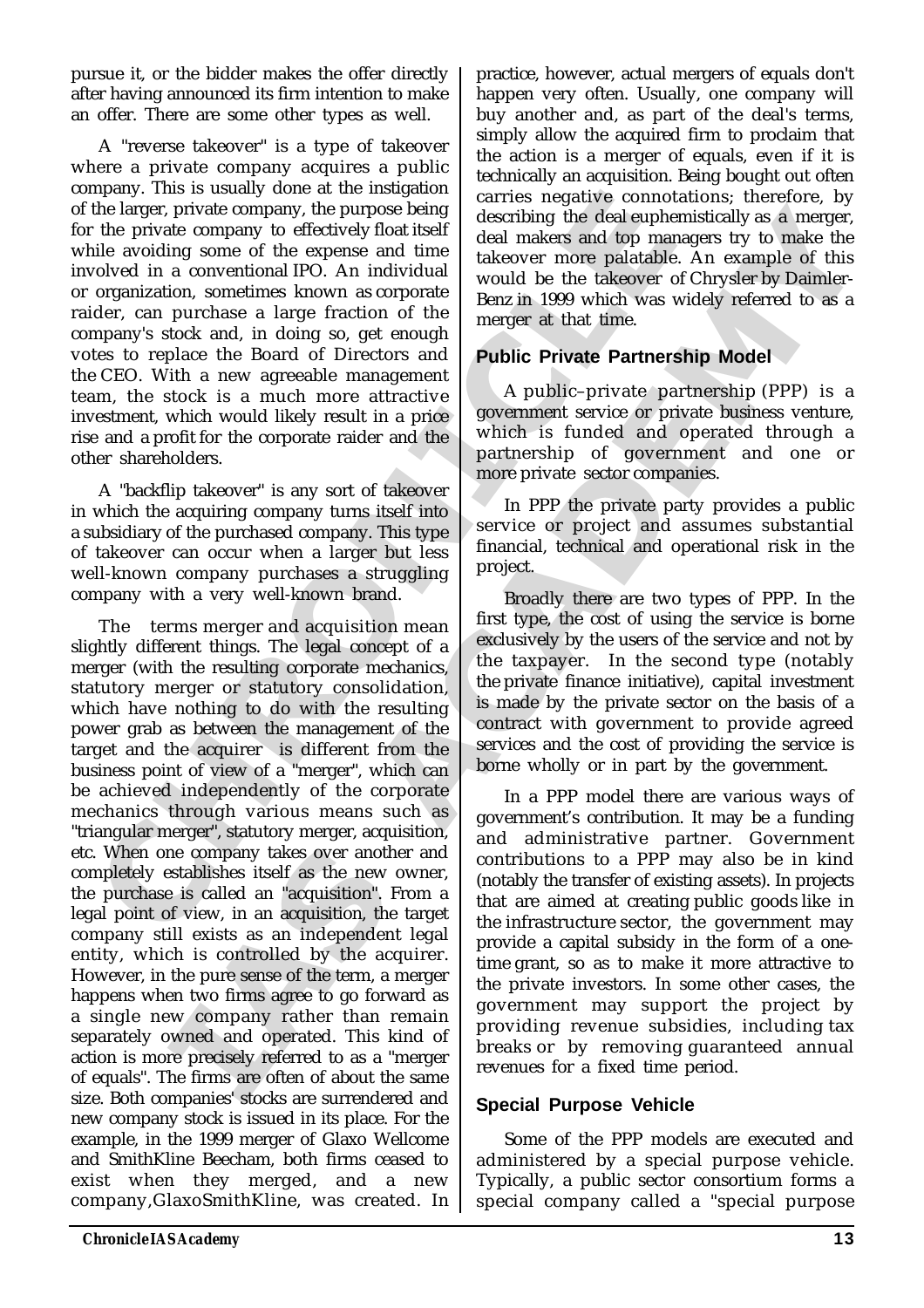vehicle" (SPV) to develop, build, maintain and operate the asset for the contracted period. The consortium is usually made up of a building contractor, a maintenance company and bank lender(s). It is the SPV that signs the contract with the government and with subcontractors to build the facility and then maintain it. In cases where the government has invested in the project, it is typically (but not always) allotted an equity share in the SPV.

## **Viability Gap Funding**

The Viability Gap Funding Scheme provides financial support in the form of grants, one time or deferred, to infrastructure projects undertaken through public private partnerships with a view to make them commercially viable. Government of India has established a Viability Gap Fund to aid the PPP infrastructure projects which face the viability gap due to inherent nature of the project. The Scheme is administered by the Ministry of Finance.

## **Build–operate–transfer (BOT) or build– own–operate–transfer (BOOT)**

build the fact<br>litty and then maintain it. In cases where the government has invested in the project, it is typically (but not always) allotted purpose entity which is typically (but not always) allotted financial contrib Build–operate–transfer (BOT) or build–own– operate–transfer (BOOT) is a form of project financing, wherein a private entity receives a concession from the private or public sector to finance, design, construct, and operate a facility stated in the concession contract. This enables the project proponent to recover its investment, operating and maintenance expenses in the project. Traditionally, such projects provide for the infrastructure to be transferred to the government at the end of the concession period.

BOT finds extensive application in the infrastructure projects and in public–private partnership. In the BOT framework a third party, for example the public administration, delegates to a private sector entity to design and build infrastructure and to operate and maintain these facilities for a certain period. During this period the private party has the responsibility to raise the finance for the project and is entitled to retain all revenues generated by the project and is the owner of the regarded facility. The facility will be then transferred to the public administration at the end of the concession agreement, without any remuneration of the private entity involved.

## *BOT involves the following types of parties:*

**The Host Government:** Normally, the government is the initiator of the infrastructure project and decides if the BOT model is

appropriate to meet its needs. In addition, the political and economic circumstances are the main factors for this decision. The government provides normally support for the project in some form. (provision of the land/ changed laws)

**The Concessionaire:** The project sponsors who act as concessionaire create a special purpose entity which is capitalised through their financial contributions.

**Lending Banks:** Most BOT project are funded to a big extent by commercial debt. The bank will be expected to finance the project on "nonrecourse" basis meaning that it has recourse to the special purpose entity and all its assets for the repayment of the debt.

**Other Lenders:** The special purpose entity might have other lenders such as national or regional development banks

**Parties to the Project Contracts:** Because the special purpose entity has only limited workforce, it will subcontract a third party to perform its obligations under the concession agreement. Additionally, it has to assure that it has adequate supply contracts in place for the supply of raw materials and other resources necessary for the project

## **Conclusion**

e government has hroested in the project. Were are conserved in the project of the project of the project of the based of the specific project are the based of the specific conserved of the specific or **C** and **F** ( $\alpha$  an The selection of investment model depends on the objectives before the investor and the funding requirements. The government usually takes up the bigger infrastructure projects, creation of public utility and social overheads. On the other hand the private investment is carried out with the profit motive. Government investment leads to creation of economic and social overheads and to reap the economies of these facilities private investment comes up that leads to industrial development. In the times of down turn of the business cycle it is the government which takes up autonomous investment or does pump priming to raise the expectations and increase the effective demand. Today there is an increasing trend of PPP investment models, which have many advantages. Apart from pooling together funds and expertise, these models are based more on the principle of economic rationality so that the funds invested are also covered by ensuring reasonable returns. However, success of the PPP models depends on creating sound institutional and regulatory mechanism based on the principles of transparency and accountability.

空空空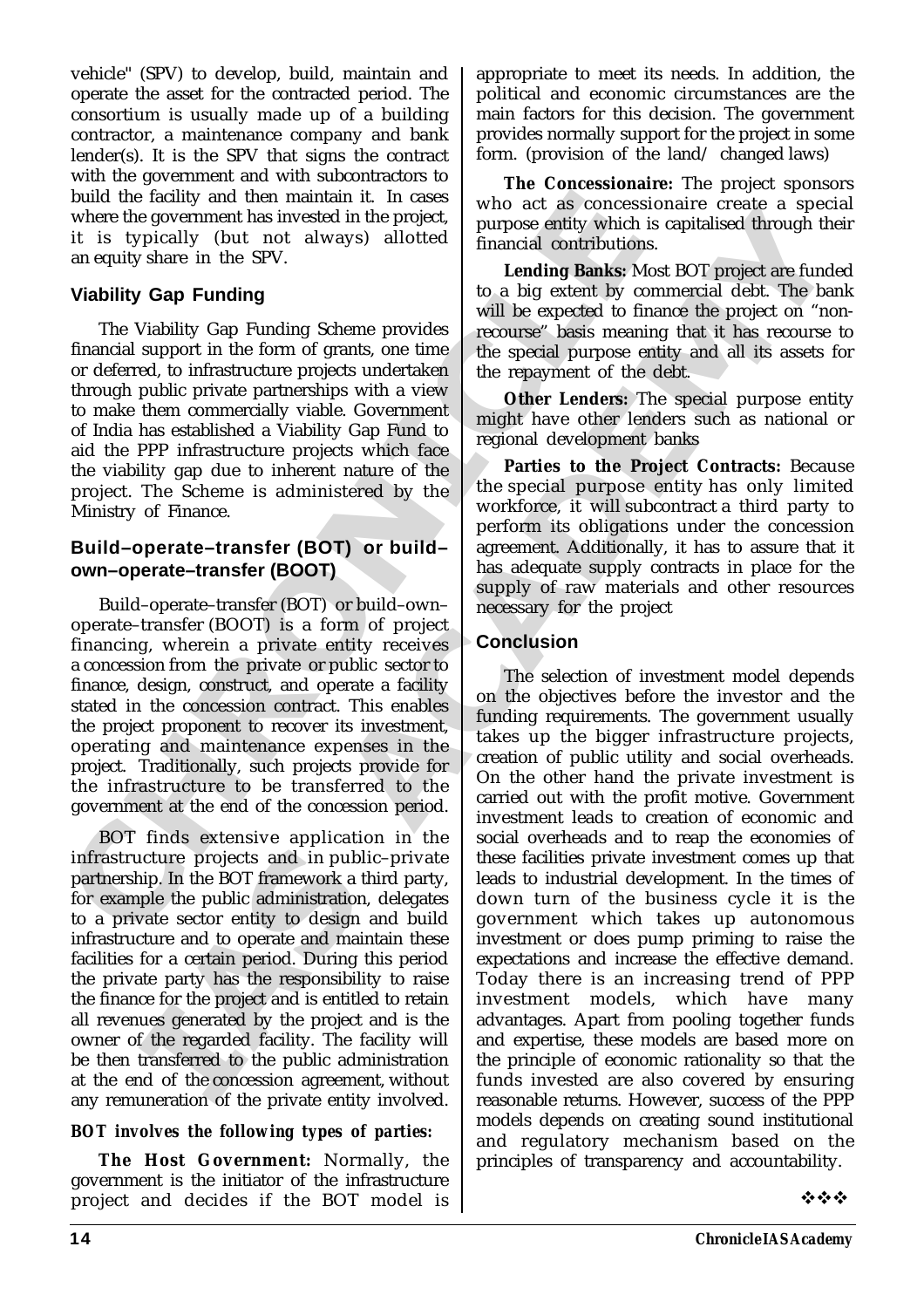# FOREIGN DIRECT INVESTMENT



OECD defines FDI as-cross-border investment by a resident entity in one economy with the objective of obtaining a lasting interest in an enterprise resident in another economy. The lasting interest implies the existence of a longterm relationship between the direct investor and the enterprise and a significant degree of influence by the direct investor on the management of the enterprise. It may take the form of cash, securities, plant, equipment, and other factors of production, such as managerial skills, technology, or know how.

OECD defines FDI as-cross-border investment <br>
a resident entity in one economy with the <br>
increase a resident entity in one economy with the <br>
derived of obtaining a lasting interest in another economy. The<br>
terprise resi Developed economies consider FDI as an engine of market access in developing and less developed countries vis-à-vis for their own technological progress and in maintaining their own economic growth and development. Developing nations looks at FDI as a source of filling the savings, foreign exchange reserves, revenue, trade deficit, management and technological gaps. FDI is considered as an instrument of international economic integration as it brings a package of assets, including capital, technology, managerial skills and capacity and access to foreign markets. The impact of FDI depends on the country's domestic policy and foreign policy.

# **Types of FDI:**

# *By Direction: Inward and Outward FDI*

Inward foreign direct investment is when foreign capital is invested in local resources. Inward FDI is encouraged by tax breaks, subsidies, low interest loans, grants, lifting of certain restrictions. Inward FDI is restricted by Ownership restraints or limits and Differential performance requirements.

Outward foreign direct investment, sometimes called "direct investment abroad", is when local capital is invested in foreign resources. Outward FDI is encouraged by Governmentbacked insurance to cover risk. Outward FDI is restricted by tax incentives or disincentives on firms that invest outside of the home country or on repatriated profits and subsidies for local businesses.

## *By Target: Greenfield Investment, Mergers and Acquisitions.*

of the FDI as cross-border investment | fitms that livest outside of the home country or<br>
to entity in one cronomy with the  $\frac{1}{2}$  one repart that consider a businesses.<br>
Solution a consider in the businesses of a long Green field investments are direct investment in new facilities or the expansion of existing facilities. Green field investments are the primary target of a host nation's promotional efforts because they create new production capacity and jobs, transfer technology and know-how, and can lead to linkages to the global marketplace. The Organization for International Investment cites the benefits of greenfield investment (or insourcing) for regional and national economies to include increased employment (often at higher wages than domestic firms); investments in research and development; and additional capital invest-ments. Criticism of the efficiencies obtained from greenfield investments include the loss of market share for competing domestic firms. Another criticism of greenfield investment is that profits are perceived to bypass local economies, and instead flow back entirely to the multinational's home economy. Critics contrast this to local industries whose profits are seen to flow back entirely into the domestic economy.

Whereas in Mergers and Acquisitions transfers of existing assets from local firms to foreign firms takes place; the primary type of FDI. Cross-border mergers occur when the assets and operation of firms from different countries are combined to establish a new legal entity. Cross-border acquisitions occur when the control of assets and operations is transferred from a local to a foreign company, with the local company becoming an affiliate of the foreign company. Unlike greenfield investment, acquisitions provide no long term benefits to the local economy--even in most deals the owners of the local firm are paid in stock from the acquiring firm, meaning that the money from the sale could never reach the local economy. Never-theless,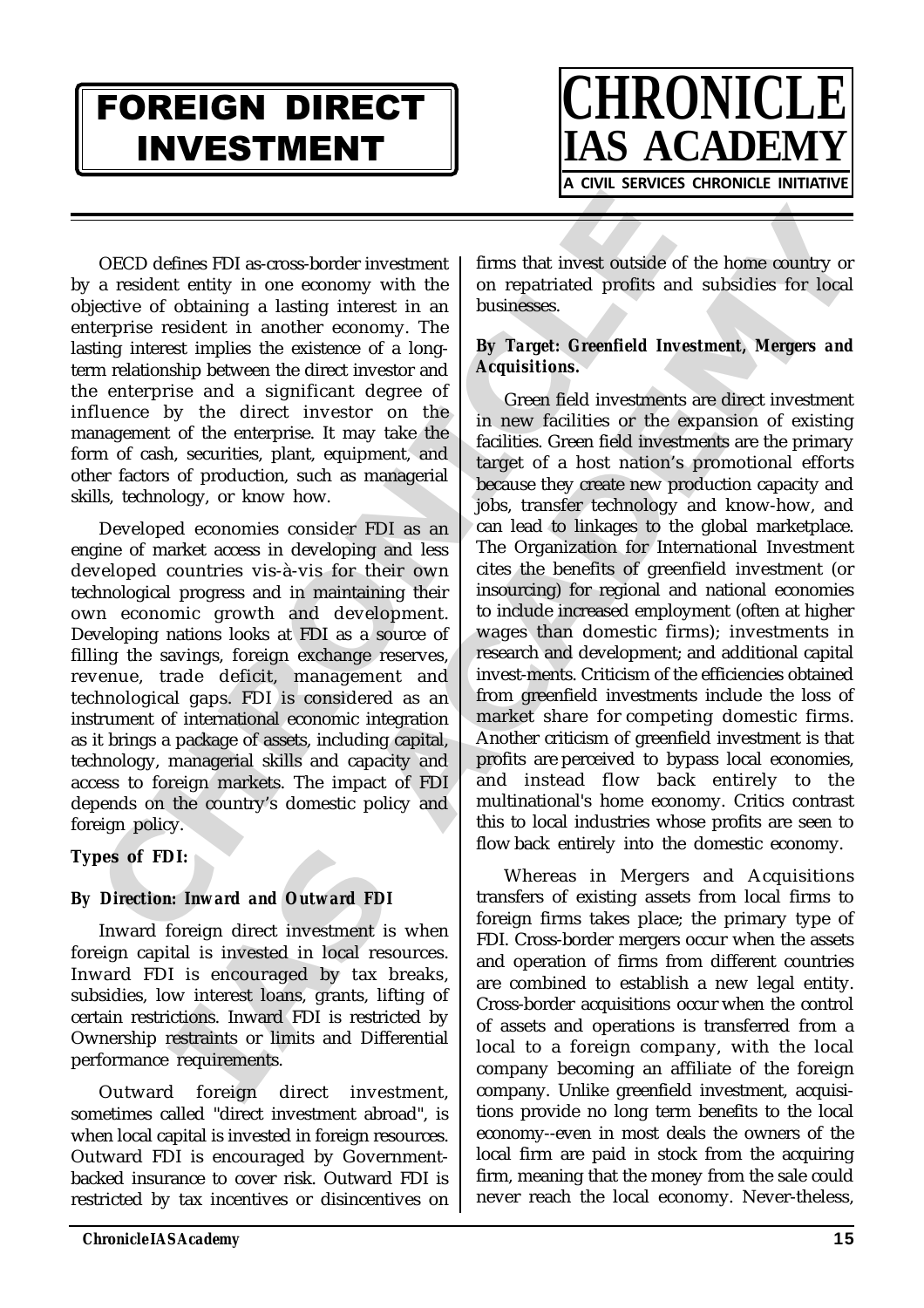mergers and acquisitions are a significant form of FDI and until around 1997, accounted for nearly 90% of the FDI flow into the United States. Mergers are the most common way for multinationals to do FDI

## **Brief History of FDI in India**

Brief History of FDI in India<br>
The actionatic route the automatic route<br>
Indian economy faced a severe Balance of<br>
Engineering the automatic route<br>
Faceuron on the conomy faced a severe Balance of<br>
EDI was expanded to the The early nineties was a period when the Indian economy faced a severe Balance of Payment crisis. Exports began to experience serious difficulties. The crippling external debts were putting pressure on the economy. In view of all these developments there was a serious threat of the economy defaulting in respect of external payments liability. It was in the light of such adverse situations that the policy makers decided to adopt a more liberal and global approach thereby, opening its door to FDI inflows in order to restore the confidence of foreign investors. FDI provides a situation wherein both the host and the home nations derive some benefit. The home countries want to take the advantage of the vast markets opened by industrial growth. Whereas the host countries get to acquire resources ranging from financial, capital, entrepreneurship, technological knowhow and managerial skills which assist it in supplementing its domestic savings and foreign exchange.

The evolution of Indian FDI can broadly be divided into three phases classified on the premises of the initiatives taken to induce foreign investments into the Indian economy:

- (a) **The first phase,** between 1969 and 1991, was marked by the coming into force of the Monopolies and Restrictive Trade Practices Commission (MRTP) in 1969, which imposed restrictions on the size of operations, pricing of products and services of foreign companies. The Foreign Exchange Regulation Act (FERA), enacted in 1973, limited the extent of foreign equity to 40%, though this limit could be raised to 74% for technologyintensive, export-intensive, and core-sector industries. A selective licensing regime was instituted for technology transfer and royalty payments and applicants were subjected to export obligations.
- (b) **The second phase,** between 1991 and 2000, witnessed the liberalisation of the FDI policy,

as part of the Government's economic reforms programme. In 1991 as per the 'Statement on Industrial Policy', FDI was allowed on the automatic route, up to 51%, in 35 high priority industries. Foreign technical collaboration was also placed under the automatic route, subject to specified limits. In 1996, the automatic approval route for FDI was expanded, from 35 to 111 industries, under four distinct categories (Part A–up to 50%, Part B–up to 51%, Part C–up to 74%, and Part D-up to 100%). A Foreign Investment Promotion Board (FIPB) was constituted to consider cases under the government route.

early nineties was a period when the<br>
the automatic context subject to specified limit of the context<br>corresponded, from atomic specified limit of crisis. Expects begann to experience<br>
FDI was expanded, from 35 to 111 ind (c) **The third phase,** between 2000 till date, has reflected the increasing globalisation of the Indian economy. In the year 2000, a paradigm shift occurred, wherein, except for a negative list, all the remaining activities were placed under the automatic route. Caps were gradually raised in a number of sectors/ activities. Some of the initiatives that were taken during this period were: In the insurance sector, it was decided to raise the sectoral FDI cap from 26 per cent to 49 per cent under automatic route under which companies investing do not require prior government approval; allowed 49 per cent FDI in single brand retail under the automatic route and beyond through the Foreign Investment Promotion Board (FIPB), etc. Sector-wise, moderation in outward FDI was observed in agriculture, hunting, forestry & fishing, financial insurance, real estate & business services, manufacturing and wholesale, retail trade, restaurants & hotels. Furthermore, sectors, viz. financial, insurance, real estate & business services and manufacturing continued to account for more than 50 per cent of total outward FDI during 2011-12. Net FDI (inward FDI minus outward FDI) at US\$ 22.1 billion in 2011-12 showed a significant increase of about 87.0 per cent as against US\$ 11.8 billion in 2010-11.

## **Ways of receiving Foreign Direct Investment by an Indian company:**

## *1. Automatic route.*

FDI up to 100 per cent is allowed under the automatic route in all activities/sectors except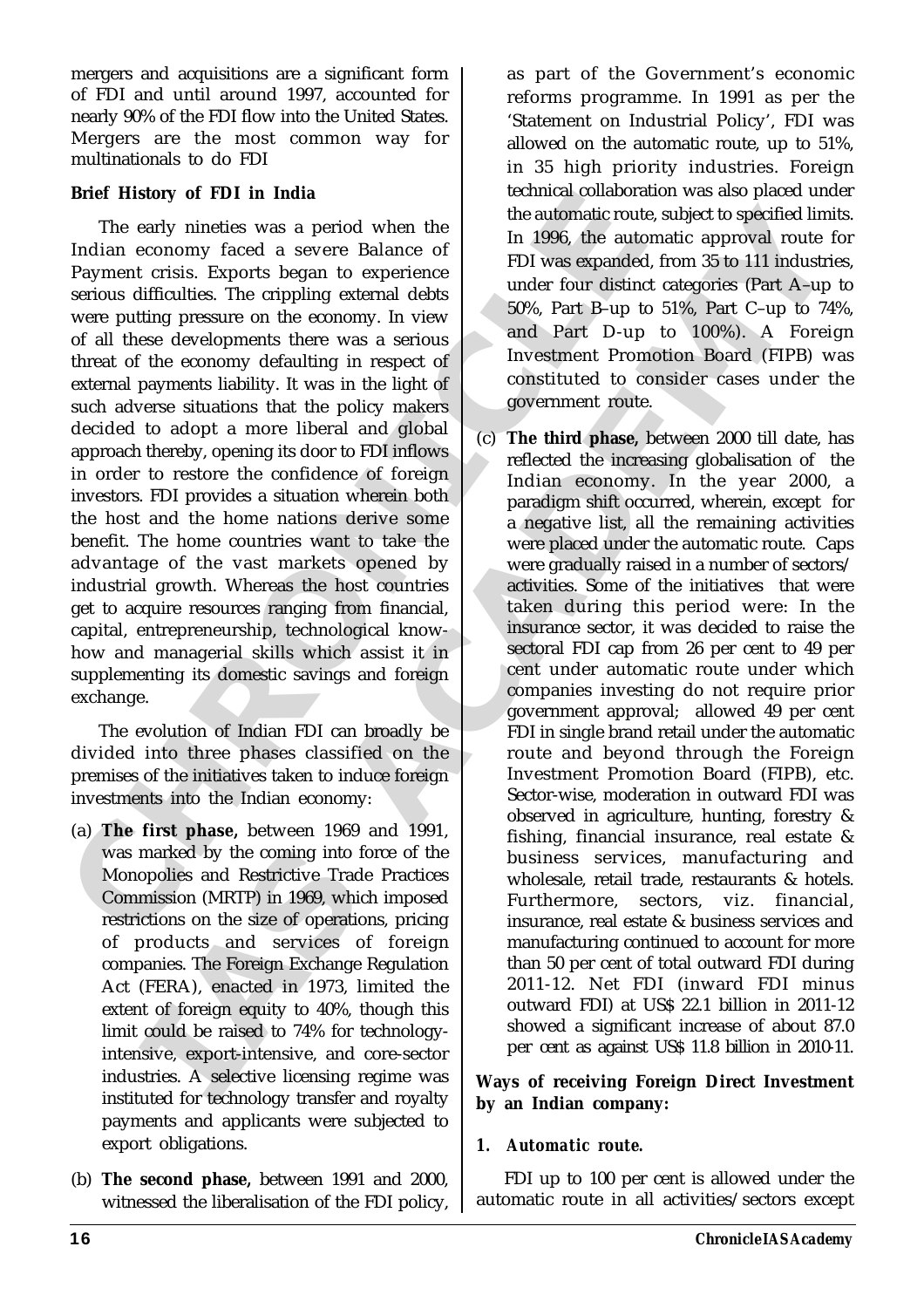where the provisions of the consolidated FDI Policy, paragraph on 'Entry routes for Investment' issued by the Government of India from time to time, are attracted. FDI in sectors / activities to the extent permitted under the automatic route does not require any prior approval either of the Government or the Reserve Bank of India.

## *2. Government route.*

proval either of the Government or the Reserve the covernment route.<br>
FDI in activities not covered under the products which a<br>
FDI in activities not covered under the products which a<br>
very member which are considered by FDI in activities not covered under the automatic route requires prior approval of the Government which are considered by the Foreign Investment Promotion Board (FIPB), Department of Economic Affairs, Ministry of Finance. Indian companies having foreign investment approval through FIPB route do not require any further clearance from the Reserve Bank of India for receiving inward remittance and for the issue of shares to the non-resident investors

The Indian company having received FDI either under the Automatic route or the Government route is required to comply with the provisions of the FDI policy, including reporting the FDI to the Reserve Bank.

## **FDI in RETAIL : An Analysis:**

The term 'retail' has been defined as a sale for final consumption in contrast to a sale for further sale or processing (i.e. wholesale). Thus, retailing can be said to be the interface between the producer and the individual consumer buying for personal consumption.

# *Retail industry in India is divided as:*

- **1. Organized Retailing:** Organized retailing refers to trading activities undertaken by licensed retailers, that is, those who are registered for sales tax, income tax, etc. These include the corporate-backed hypermarkets and retail chains, and also the privately owned large retail businesses.
- **2. Unorganized Retailing:** Unorganized retailing, on the other hand, refers to the traditional formats of low-cost retailing, for example, the local kirana shops, owner manned general stores, paan/beedi shops, convenience stores, hand cart and pavement vendors, etc.

## *Single Brand Retail and Multi Brand Retail:*

DIPP guidelines for the companies coming under the purview of single brand retail:

- (a) Only single brand products would be sold (i.e., retail of goods of multi-brand even if produced by the same manufacturer would not be allowed).
- (b) Products should be sold under the same brand internationally.
- (c) Single-brand product retail would only cover products which are branded during manufacturing.
- (d) Any addition to product categories to be sold under "single-brand" would require fresh approval from the government.

## *Examples are Brands like Nike, Gucci, Lotto, Levis, etc.*

As the case of the method and method and method in the brachet simulate term of the method and method in the breaker of the method and method and method in the method and the method and the method and the method and the me Multibranding is basically the process of marketing of two or more widely similar and competing products by the same firm under different brands. Multi-brand retail comes in different formats like supermarket, hypermarket, and the shopping malls. While these brands effect each others' sales, multi-brand strategy does have some advantages as a means of (1) obtaining greater shelf space and leaving little for competitors' products, (2) saturating a market by filling all price and quality gaps, (3) catering to brand-switchers users who like to experiment with different brands, and (4) keeping the firm's managers on their toes by generating internal competition.

## **Government policy related to FDI in Retail:**

# *Single Brand Retail*

Government had permitted FDI, up to 100%, in single brand product retail trading, subject to specified conditions, including, interalia, the conditions that:

(a) Only one non-resident entity, whether owner of the brand or otherwise, shall be permitted to undertake single brand product retail trading in the country, for the specific brand, through a legally tenable agreement, with the brand owner for undertaking single brand product retail trading in respect of the specific brand for which approval is being sought. The onus for ensuring compliance with this condition shall rest with the Indian entity carrying out single-brand product retail trading in India. The investing entity shall provide evidence to this effect at the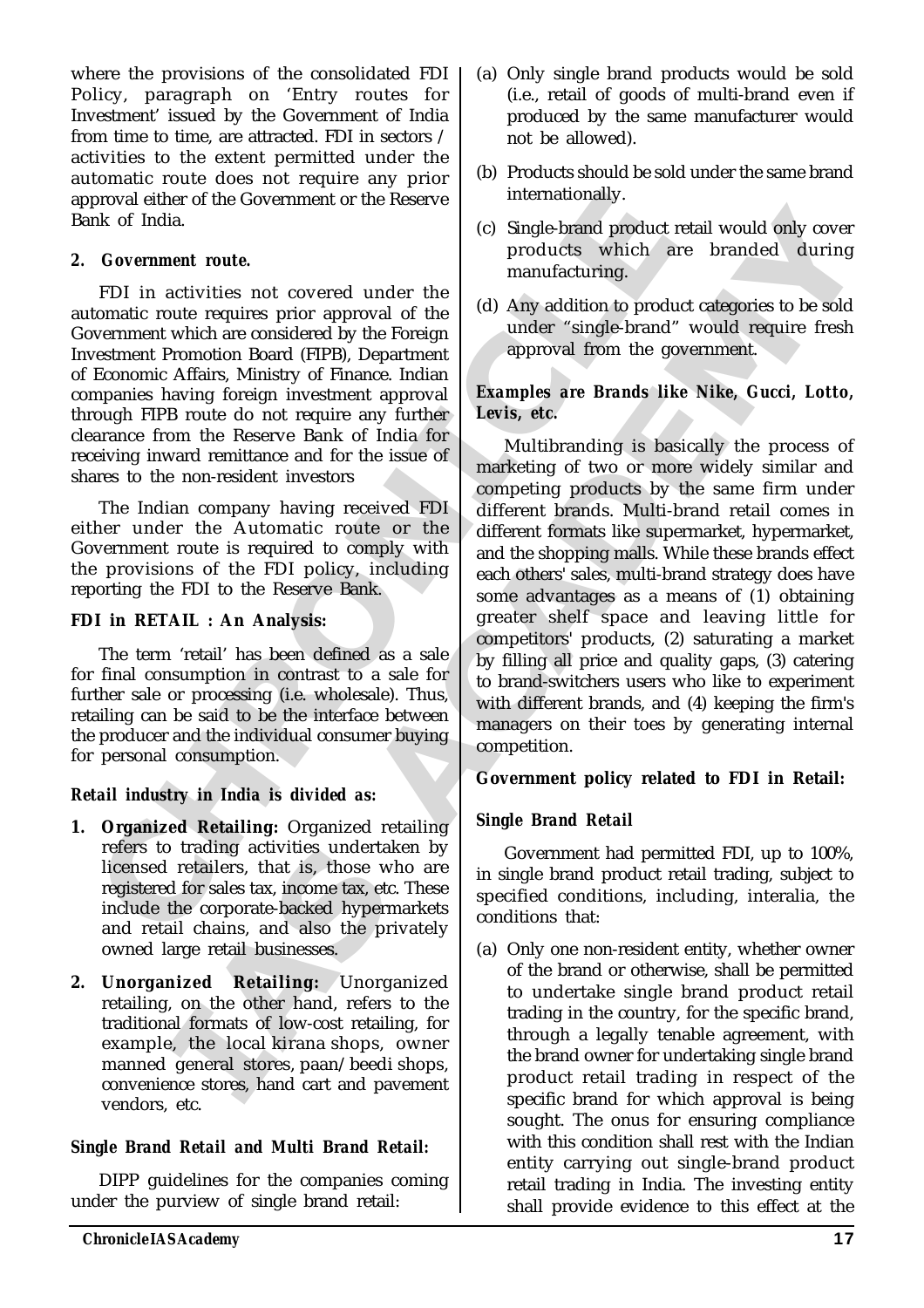time of seeking approval, including a copy of the licensing/franchise/sub-licence agreement, specifically indicating compliance with the above condition.

(b) In respect of proposals involving FDI beyond 51%, sourcing of 30%, of the value of goods purchased, will be done from India, preferably from MSMEs, village and cottage industries, artisans and craftsmen, in all sectors, where it is feasible.

`Small industries` would be defined as industries which have a total investment in plant & machinery not exceeding US \$ 1.00 million. This valuation refers to the value at the time of installation, without providing for depreciation. Further, if at any point in time, this valuation is exceeded, the industry shall not qualify as a `small industry` for this purpose. The compliance of this condition will be ensured through selfcertification by the company, which could be subsequently checked, by statutory auditors, from the duly certified accounts, which the investors will be required to maintain.

Regarding the condition that 30% sourcing be mandatorily done from Indian small industry, investors have pointed out that it would be difficult to comply with this condition in the case of very specialized/high technology items. Global single brand retailers are often engaged in the business of retailing specialty/high-tech products. Such products are niche products, wherein it may not be viable for the foreign investors to build capacities wherever they engage in retailing, owing to the specialized requirements of quality and precision which the local small industry may not be able to provide.

Investors are, therefore, of the view that the condition of 30% mandatory sourcing from Indian small industries/ village and cottage industries, artisans and craftsmen, is acting as a deterrent to the desired foreign investment in this activity.

The other category of products relate to the entire range from household appliances, utensils, furniture, crockery to furnishings, etc. These products are far more amenable to sourcing from MSMEs, village and cottage industries, artisans and craftsmen.

Therefore, the proposed modification of the condition is envisaged to take into account the

51%, sourcing of 30%, of the value of goods<br>
purchased, will be done from India, practines in the count<br>
perchased, will be done from India, or tup new ones, can<br>
industries, artissian and cratismen, in all or set up new hased, will be done from lindia, expactons in the countay-is uner to some provides that is a stiffnally from MSMEs, village and ordtage or set up new emax, calcing pendfitally to the strats. Statisms and ording to the str circumstances of both the specialized/high technology niche products, as well as the general category, covering a wide range of items. The fact that 30% domestic sourcing is being mandated would imply that the single brand retailers would have to build production capacities in the country, either in existing units, or set up new ones, catering specifically to their sourcing requirements. Hence, even the 30% domestic sourcing is expected to develop production capacities in the country, with the attendant global best practices, relating to design, production and quality. Since single brand retailers are global players, Indian suppliers and vendors to these retailers would have an opportunity of becoming a part of their global supply chains. Thus, Indian products could find their way in the stores of these single brand retailers located in other countries, thereby augmenting exports from India as well. "Thus, the amended condition relating to sourcing of 30%, of the value of goods purchased, being done from India, preferably from MSMEs, village and cottage industries, artisans and craftsmen, in all sectors, where feasible, is expected to benefit Indian producers, including the Indian handicrafts sector, which provides livelihood to millions and is important from the point of low capital investment, high value-addition and high potential for export, as also to meet the critical need to integrate Indian producers with the domestic and global markets. Skill integration with craftsmen abroad is likely to help develop synergies with international brands and generate more employment. The consequential benefits, arising from the integration of global best practices in management, along with global standards in quality, design, packaging and production, would help build capacities of local producers, by making it worthwhile for them to scale-up their production, thereby creating a multiplier effect on employment and income generation. This would also lead to upgradation of technology, which, in turn, would have a further multiplier effect on the economy.

## **Multi Brand Retail**

Government announced the decision to permit FDI, up to 51%, in multi-brand retail trading subject to the following conditions:

1. FDI in multi brand retail trading upto 51% shall be allowed through the Government approval route.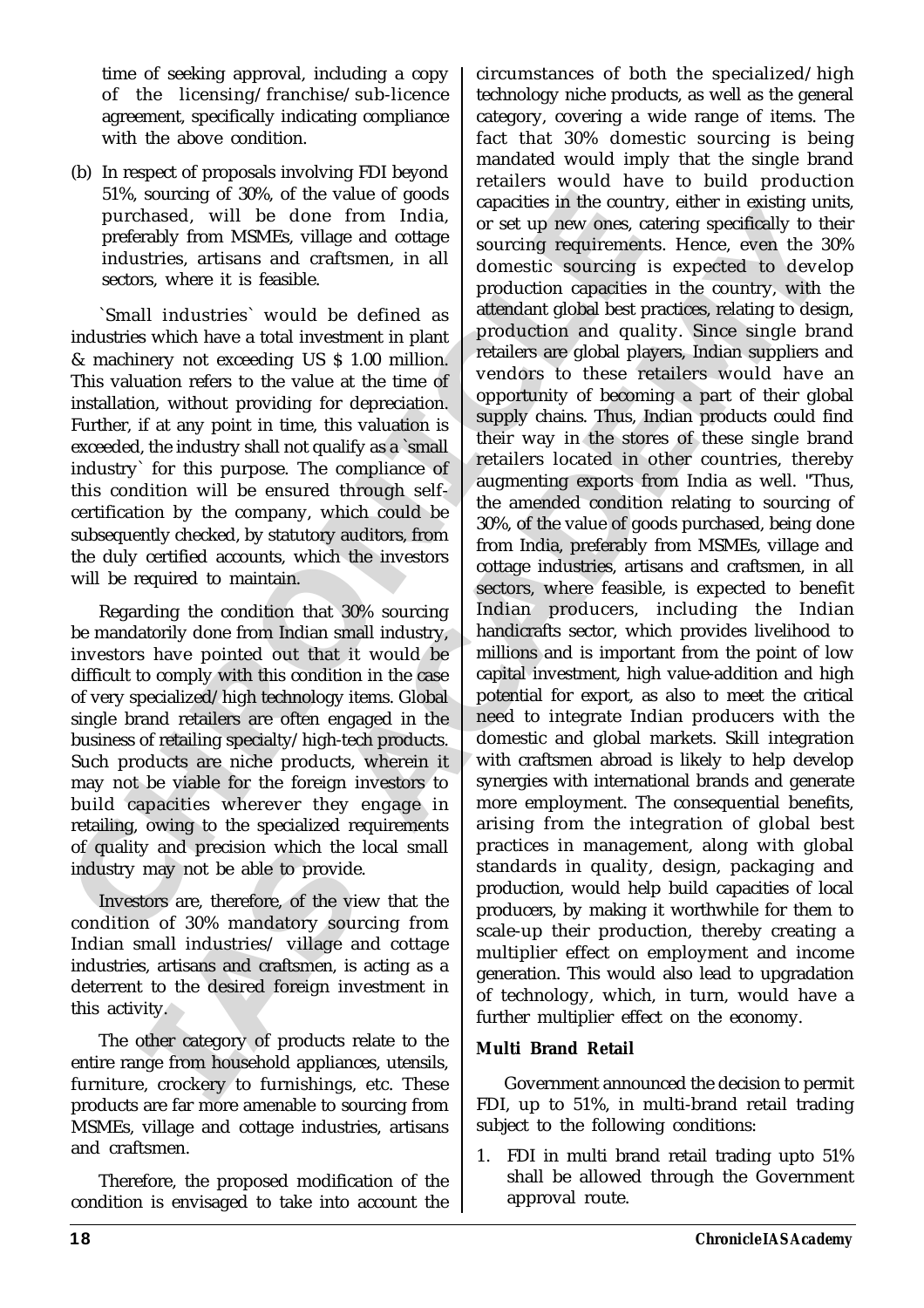- 2. Minimum amount to be brought in, as FDI, by the foreign investor, would be US \$ 100 million.
- 3. At least 50% of total FDI brought in shall be invested in 'backend infrastructure' within three years of the first tranche of FDI, where 'back-end infrastructure' will include capital expenditure on all activities, excluding that on front-end units; for instance, back-end infrastructure will include investment made towards processing, manufacturing, distribution, design improvement, quality control, packaging, logistics, storage, warehouse, agriculture market produce infrastructure etc. Expenditure on land cost and rentals, if any, will not be counted for purposes of backend infrastructure.
- There years of the inst tranche or PDI, where<br>
experimentes and provision will relate to endinfinite on all activities, excluding that<br>
constrained and provision will infrastructure will include investment and<br>
on front-e 4. At least 30% of the value of procurement of manufactured/processed products purchased shall be sourced from Indian 'small industries' which have a total investment in plant & machinery not exceeding US \$ 1.00 million. This valuation refers to the value at the time of installation, without providing for depreciation. Further, if at any point in time, this valuation is exceeded, the industry shall not qualify as a 'small industry' for this purpose. This procurement requirement would have to be met, in the first instance, as an average of five years' total value of the manufactured/ processed products purchased, beginning 1st April of the year during which the first tranche of FDI is received. Thereafter, it would have to be met on an annual basis.
- 5. Self-certification by the company, to ensure compliance of the conditions at serial nos. (2), (3) and (4) above, which could be crosschecked, as and when required. Accor-dingly, the investors shall maintain accounts, duly certified by statutory auditors.
- 6. Retail sales outlets may be set up only in cities with a population of more than 10 lakh as per 2011 Census and may also cover an area of 10 kms around the municipal/urban agglomeration limits of such cities; retail locations will be restricted to conforming areas as per the Master/Zonal Plans of the concerned cities and provision will be made for requisite facilities such as transport connectivity and parking. In States/ Union Territories not having cities with population

of more than 10 lakh as per 2011 Census, retail sales outlets may be set up in the cities of their choice, preferably the largest city and may also cover an area of 10 kms around the municipal/urban agglomeration limits of such cities. The locations of such outlets will be restricted to conforming areas, as per the Master/Zonal Plans of the concerned cities and provision will be made for requisite facilities such as transport connectivity and parking.

- 7. Government will have the first right to procurement of agricultural products.
- d infrastructive will include capital to restricted of conforming areas, as per me<br>
and activities, excluding that<br>
a Master/Zonal Plans of the concerned citates<br>
error until include investment made<br>
and provision will be 8. The above policy is an enabling policy only and the State Governments/Union Territories would be free to take their own decisions in regard to implementation of the policy. Therefore, retail sales outlets may be set up in those States/Union Territories which have agreed, or agree in future, to allow FDI in MBRT under this policy. Such agreement, in future, to permit establishment of retail outlets under this policy, would be conveyed to the Government of India through the Department of Industrial Policy & Promotion and additions would be made to the annexed list accordingly. The establishment of the retail sales outlets will be in compliance of applicable State/Union Territory laws/ regulations, such as the Shops and Establishments Act, etc.
	- 9. Retail trading, in any form, by means of ecommerce, would not be permissible, for companies with FDI, engaged in the activity of multi-brand retail trading.

# **Advantages of opening up of Multi-Brand Retail:**

- 1. With FDI in multi-brand retail trading, the farmers will receive better remuneration for their produce. The farmers will also get better prices from the heavy reduction in postharvest losses. It will also result in the strengthening of the backend infrastructure and lead to direct purchase by the retailers. Organsied retail would also drastically reduce the number of needless middlemen.
- 2. Large-scale investment in the retail sector especially in backend infrastructure will provide substantive gainful employment opportunities in the entire range of activities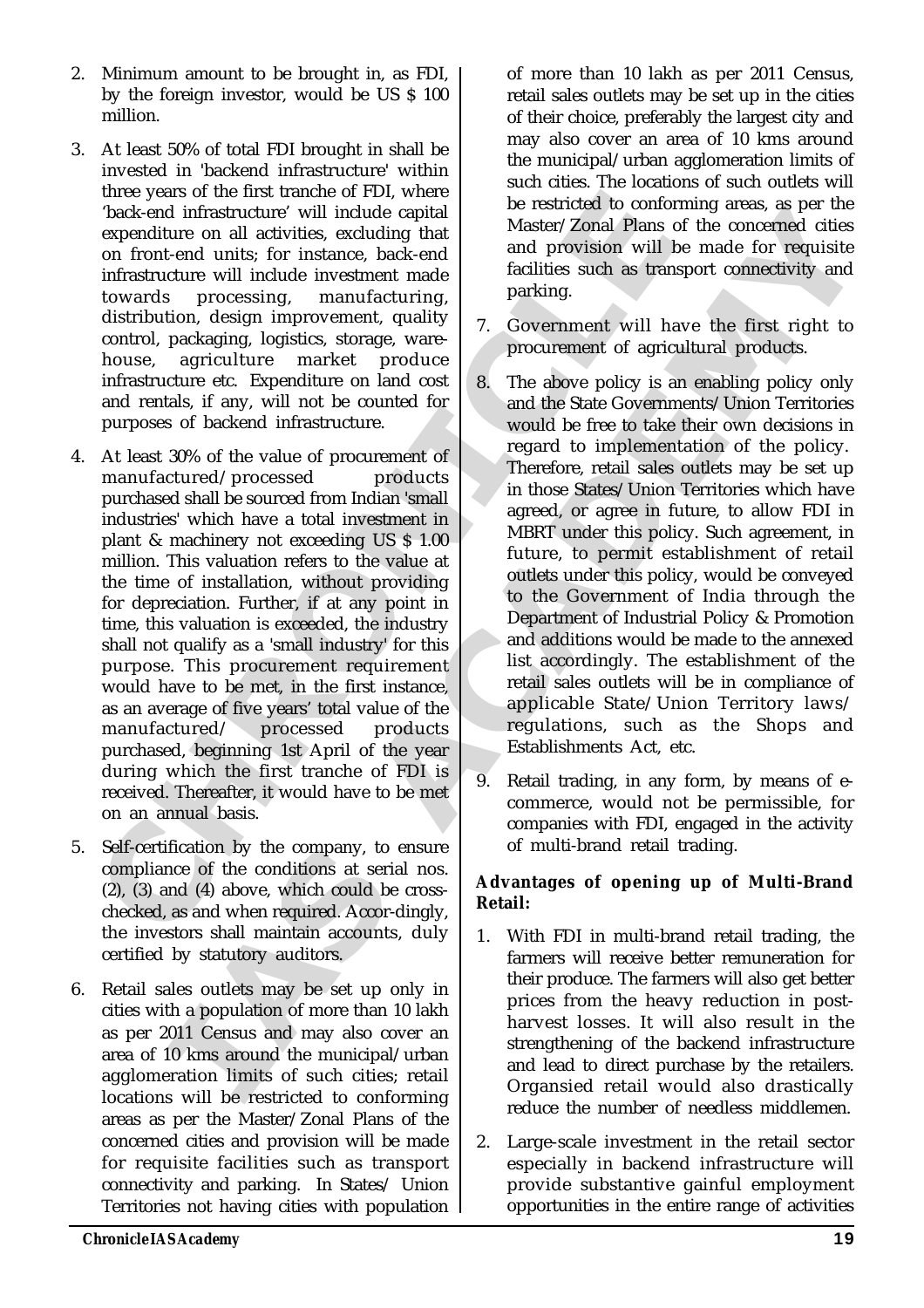from the backend to the frontend retail business. Also grant employment opportunities for over 1 crore youth.

- 3. Improvement in product quality as a result of strengthening of backend infrastructure due to technological upgradation, efficient grading, sorting and packaging; efficient testing; quality control and product standardization resulting in better quality products not only for domestic consumers but also for exports.
- 4. Lower prices and give more choice for consumers.
- 5. The safeguard pertaining to a minimum of 30% procurement from Indian small industries would provide the necessary scales for these entities to expand capacities in manufacturing, thereby creating more employment and also strengthening the manufacturing base of the country.
- 6. Implementation of the policy will facilitate greater FDI inflows, additional and quality employment, global best practices and benefit consumers and farmers in the long run, in terms of quality, price, greater supply chain efficiencies in the agricultural sector and<br>development of critical backend development of critical infrastructure.

## **The drawbacks of FDI in retail are:**

- Contrological upgradinal, enternet to the correspondent and product in the section of a product stating counter and product stating in better quality to standardization resulting in better quality the<br>counter standardizati ing: squality control and packaging: efficient to the toreign portunous metastratication resulting in better quality technology, mangerial practices and the location of the state of the state of the state of the state of It would lead to unfair competition and ultimately result in large-scale exit of domestic retailers, especially the small family managed outlets, leading to enormous displacement of persons employed in the retail sector. Further, as the manufacturing sector has not been growing fast enough, the persons displaced from the retail sector would not be absorbed there.
- The entry of large global retailers such as Wal-Mart would eradicate local shops and millions of jobs, since the unorganized retail sector employs an enormous percentage of Indian population after the agriculture sector;
- The global retailers would conspire and exercise monopolistic power to raise prices and monopolistic (big buying) power to reduce the prices received by the suppliers;
- It would lead to asymmetrical growth in cities, causing discontent and social tension elsewhere.

Hence, both the consumers and the suppliers would lose, while the profit margins of such retail chains would go up.

## **Liberalization of FDI norms**

Foreign Direct Investment (FDI) is preferred to the foreign portfolio investments primarily because FDI is expected to bring modern technology, managerial practices and its long term in nature investment. The Government has liberalized FDI norms overtime. As a result, only a handful of sensitive sectors now fall in the prohibited zone and FDI is allowed fully or partially in the rest of the sectors.

## *FDI in important sectors are as follows:*

- In the insurance sector, it was decided to raise the sectoral FDI cap from 26 per cent to 49 per cent under automatic route under which companies investing do not require prior government approval.
- Allowed 49 per cent FDI in single brand retail under the automatic route and beyond through the Foreign Investment Promotion Board (FIPB).
- FDI cap in defence sector is at 26 per cent but higher limits of foreign investments in 'state-of-the-art' technology manufacturing will be considered by the Cabinet Committee on Security.
- In case of PSU oil refineries, commodity bourses, power exchanges, stock exchanges and clearing corporations, FDI will be allowed up to 49 per cent under automatic route as against current routing of the investment through FIPB.
- In basic and cellular services, FDI was raised to 100 per cent from current 74 per cent. Of this, up to 49 per cent will be allowed under automatic route and the remaining through FIPB approval.
- FDI of up to 100 per cent was allowed in courier services under automatic route.
- In credit information firms 74 per cent FDI under automatic route are allowed.

Despite successive moves to liberalize the FDI regime, India is ranked fourth on the basis of FDI Restrictiveness Index (FRI)compiled by OECD. FRI gauges the restrictiveness of a country's FDI rules by looking at the four main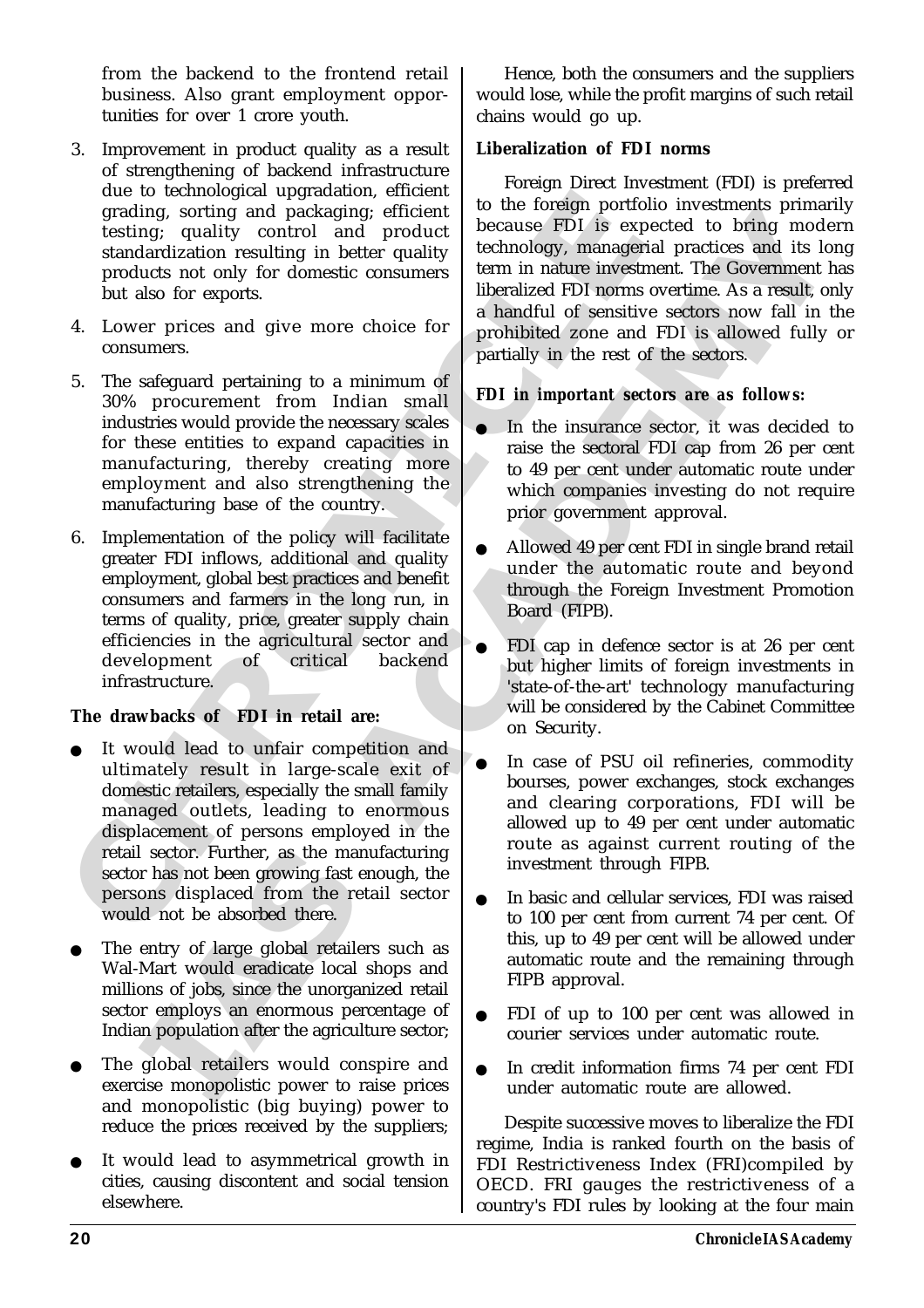types of restrictions viz. foreign equity limitations; screening or approval mechanism; restrictions on the employment of foreigners as key personnel; and operational restrictions. A score of 1 indicates a closed economy and 0 indicates openness. FRI for India in 2012 was 0.273 (it was 0.450 in 2006 and 0.297 in 2010) as against OECD average of 0.081. China is the most restrictive country as it is ranked number one with the score of 0.407 in 2012 indicating that it has more restrictions than India.

# **FDI and Public Private Partnership**

The Public-Private Partnership (PPP) Project means a project based on contract or concession agreement between a Government or statutory entity on the one side and a private sector company on the other side, for delivering an infrastructure service on payment of user charges.

## *The link of FDI and PPP is analyzed sectorwise as follows:*

## *a) Infrastructure sector*

T3 (it was 0.450 in 2008 and 0.297 in 2010)<br>
Nagimber of CD average of 0.081. China is the with the score of 0.091. China is the<br>
st restrictive country as it is ranked number<br>
with the score of 0.407 in 2012 indicating<br> It is being increasingly recognised in India that lack of good quality infrastructure is a bottleneck that must be removed in order to maintain the growth rate. To meet this challenge, the Government of India is committed to raising investment in infrastructure from its existing level of below 5% of GDP to almost 9%. This suggests that more than \$450bn will be required to fund infrastructural development in India over the next five years. However, the scope for making improvements on this scale is fundamentally constrained by the state of public finances. The combined deficit of the central and state governments is roughly 10% of GDP and government borrowing is capped through the Fiscal Responsibility and Budget Management Act. This necessarily limits the capacity of the State to finance as much infrastructural development as is required.

Thus responding to this challenge, the Government of India is actively promoting the expansion of Public Private Partnership (PPP) activities across all key infrastructure sectors, including highways, ports, power and telecoms.

Highways are a critically important infrastructure for an emerging nation. And the design of appropriate contracts is the critical instrument for meeting the challenge of highways. What are these challenges? To put it in one sentence, the challenge is to maximize the difference between:

- (a) The additional welfare that our citizens get from having more and better roads and,
- (b) The present value of the cost of building (building should be taken to mean building or renovating) those roads.

The involvement of private sector will bring 3Es to the system: Efficiency, Economy and Effectiveness; thus in present scenario where fast pace economic development is transiting from a developing world to emerging world; slow pace of transport sector can act as obstacle. So PPP model is the need of the hour.

## **Different forms of PPP model in India are:**

While there are a number of forms of Public Private Partnership, the common forms that are popular in India and have been used for development of National Highways are:

- **Build Operate and Transfer (BOT) Toll basis:** The concessionaire (private sector) is required to meet the upfront cost and the expenditure on annual maintenance. The concessionaire recovers the entire upfront cost along with the interest and a return on investment out of the future toll collection.
- ECD average of 0.080). China is the comparison in the internal material cost and the sected of 0.407 in S2 indicating and the sected of 0.407 in the sected of 0.407 in the sected of 0.407 in the sected of 0.407 in the sec **Build Operate and Transfer (BOT) Annuity basis:** In BOT (Annuity) Model, the Concessionaire (private sector) is required to meet the entire upfront/construction cost (no grant is paid by the client) and the expenditure on annual maintenance. The Concessionaire recovers the entire investment and a pre-determined cost of return out of the annuities payable by the client every year. The selection is made based on the least annuity quoted by the bidders (the concession period being fixed).The client (Government/NHAI) retains the risk with respect to traffic (toll), since the client collects the toll.
	- **Design-Build:** It is a traditional public sector procurement model for infrastructure facilities. Generally, a private contractor is selected through a bidding process. The private contractor designs and builds a facility for a fixed fee, rate or total cost, which is one of the key criteria in selecting the winning bid. The contractor assumes risks involved in the design and construction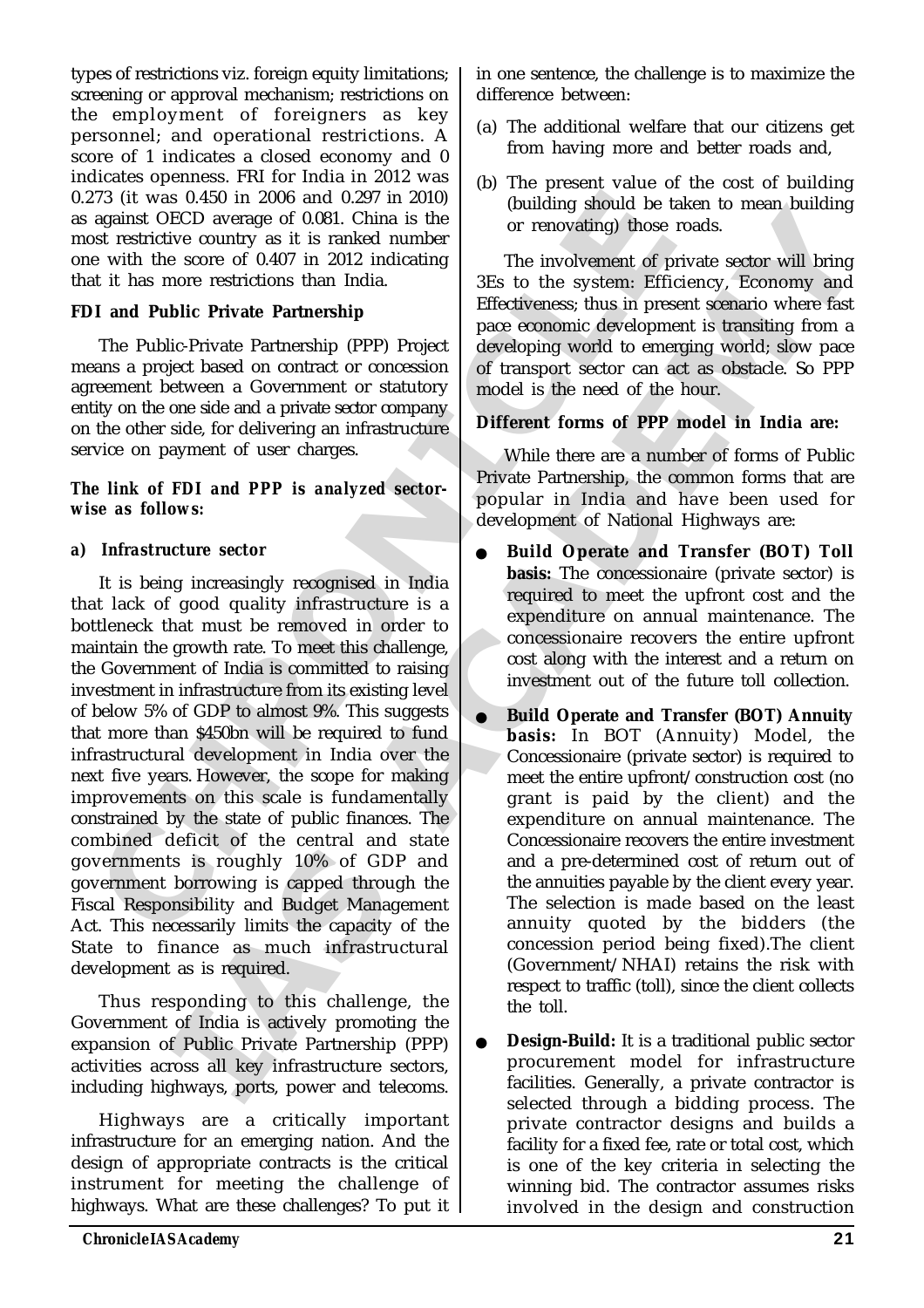phases. The scale of investment by the private sector is generally low and for a short-term. Typically, in this type of arrangement there is no strong incentive for early completion of a project. This type of private sector participation is also known as turnkey.

## **Advantages of PPP model in infrastructure sector**

Implementation of projects under Public Private Partnership (PPP) has the following advantages-

- (a) Better quality since the concessionaire (private sector) is to maintain the road for the period of concession.
- (b) Early completion of the project, since the concessionaire could save interest and earn early toll (in the case of BOT project) / additional annuity installments (in the case of Annuity project).
- (c) No costs overrun (price escalation).
- (d) The Client (Government/NHAI) does not have the burden of maintaining the highways.
- (e) Involving the private sector leads to greater efficiency.
- (f) The private sector has more flexible procurement and decision-making procedures and therefore, it can speed up implementation efforts.

Advantages of PPP model in infrastructure<br>
sector<br>
and sector<br>
and international develope<br>
Deviate Partnership (PPP) has the following<br>
International develope<br>
Private Partnership (PPP) has the following<br>  $\sigma$  concession. As seen availability of good quality physical and social infrastructure is one of the key determinants of economic growth and it also helps in attracting foreign direct investment (FDI) in a country like India which is standing on the threshold of becoming an economic power in the world. The President of Asian Development Bank has rightly observed that "Infrastructure development offers the foundation on which a country can seize and capitalize on the opportunities ushered in by globalization and regional integration. Experiences across the region show that FDI and new technologies are most likely to bypass countries with inadequate and poor infrastructure investment climate". In light of the above, it is a clear fact that despite India's significant achievements in industrial development and economic growth, there is a wide gap between the potential demand for infrastructure for high growth and the available supply.

Currently International developers play an insignificant role in the development of infrastructure in India. The exceptions are a few instances of investment by international developers like Dubai Ports mainly in the ports sector. However, an increased role for such players will help, as these players will be able to tap project equity from their global operations. International developers look for various comfort factors in a market before entering and investing in it. These comfort factors generally include the following:

- Legal and Regulatory framework i.e. the BOT Legislation, Road Fund Governance, NHAI autonomy and authority, Regulation of Traffic, etc. In India while a lot of the legislation exists there is still ambiguity in terms of Road Fund Governance and NHAI's autonomy and authority.
- Currency risk, Local Financial markets and Taxation issues: i.e. infrastructure projects will have Rupee revenues which are very volatile and Bond market which is not well developed in India.
- Size of the projects: In India NHDP has individual project sizes that are generally too small to attract international investors.
- ges of PPP model in infrastructure<br>
lag project eguity from their globial operation<br>
ementation of projects under Public<br>
laternational developes look for various com-<br>
Factors in a market before entering and lavestical<br>
r Return expectations of international developers vary with risk perceptions of a country. Risk perception of Foreign Investors increases as they venture out of familiar markets and increases exponen-tially in case of emerging markets like India because of greater uncertainty. Despite some uncertainty about certain factors for India, lot of international developers (including UK and Spanish developers) have shown interest in investing in India. NHAI is also looking to bring out larger projects and this is likely to encourage international investors to invest in Roads sector.

The Government of India has recognized the imperative need for the infrastructure sector and has taken several initiatives like sector specific policies, providing incentives and tax holidays to attract private investments, permission of 100% FDI in the infrastructure sector, special provision of Viability Gap Funding (VGF) and Public Private Partnership (PPP) approach.